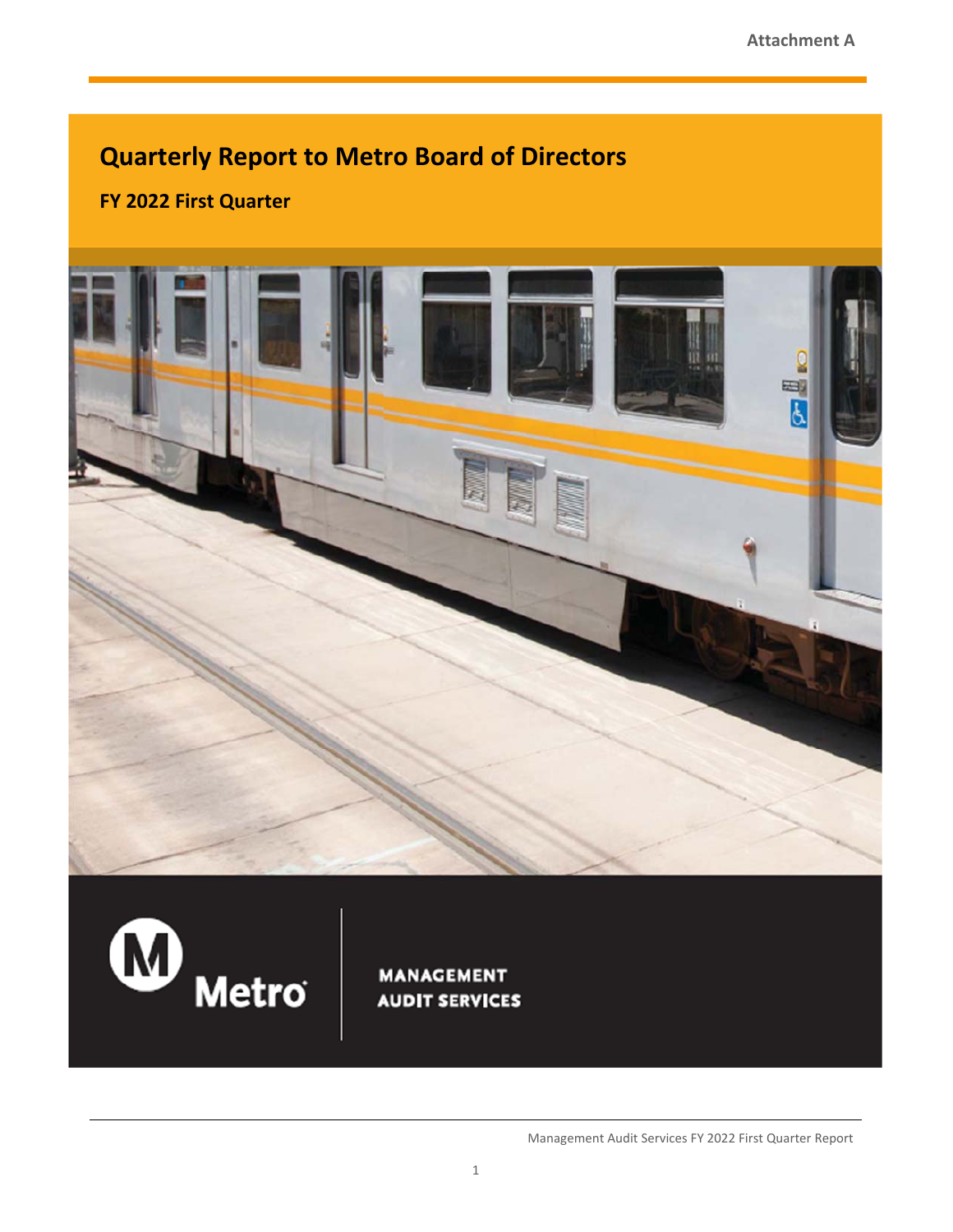# **Table of Contents**

# **Summary Tables**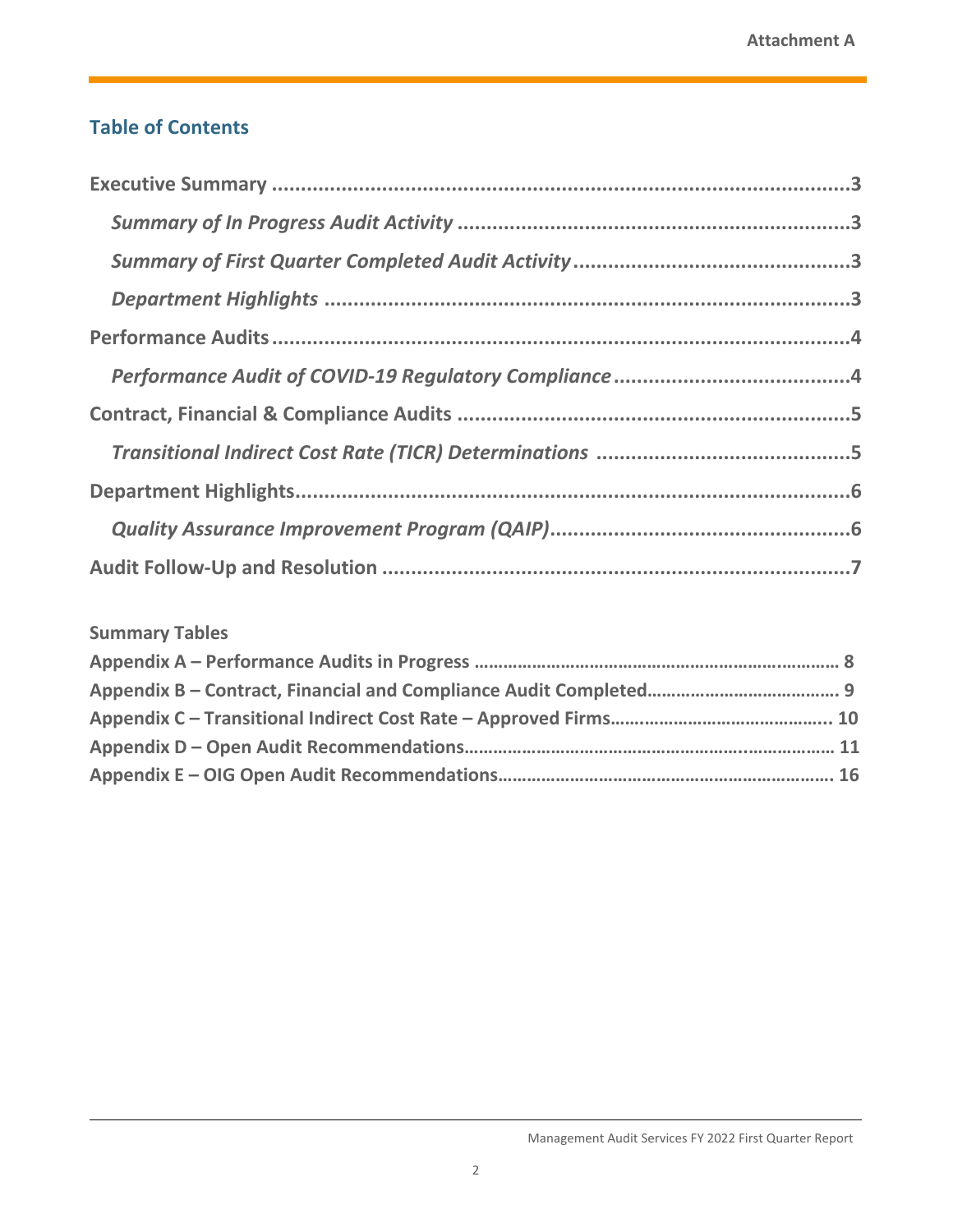# **Executive Summary**



# *Summary of In Progress Audit Activity*

Management Audit Services (MAS) has 67 in progress projects as of September 30, 2021, which include 7 performance audits and 60 contract, financial and compliance audits. The in‐progress performance audits are listed in Appendix A.

As of the reporting period, there are 39 open MAS audit recommendations; and 57 open Office of Inspector General (OIG) audit recommendations.

# *Summary of First Quarter Completed Audit Activity*

MAS completed 8 audit projects and closed 14 open audit recommendations. The projects are comprised of 1 performance audit and 7 contract, financial and compliance audits.

MAS completed 2 Transitional Indirect Cost Rate (TICR) determinations.

The completed performance audits are highlighted on page 4. The completed contract, financial and compliance audits are highlighted on page 5.

A summary of closed and open audit recommendations is included on page 7.

# *Department Highlights*

MAS initiated the development and implementation of a formal Quality Assurance Improvement Program (QAIP). A summary of the QAIP activities is included on page 6.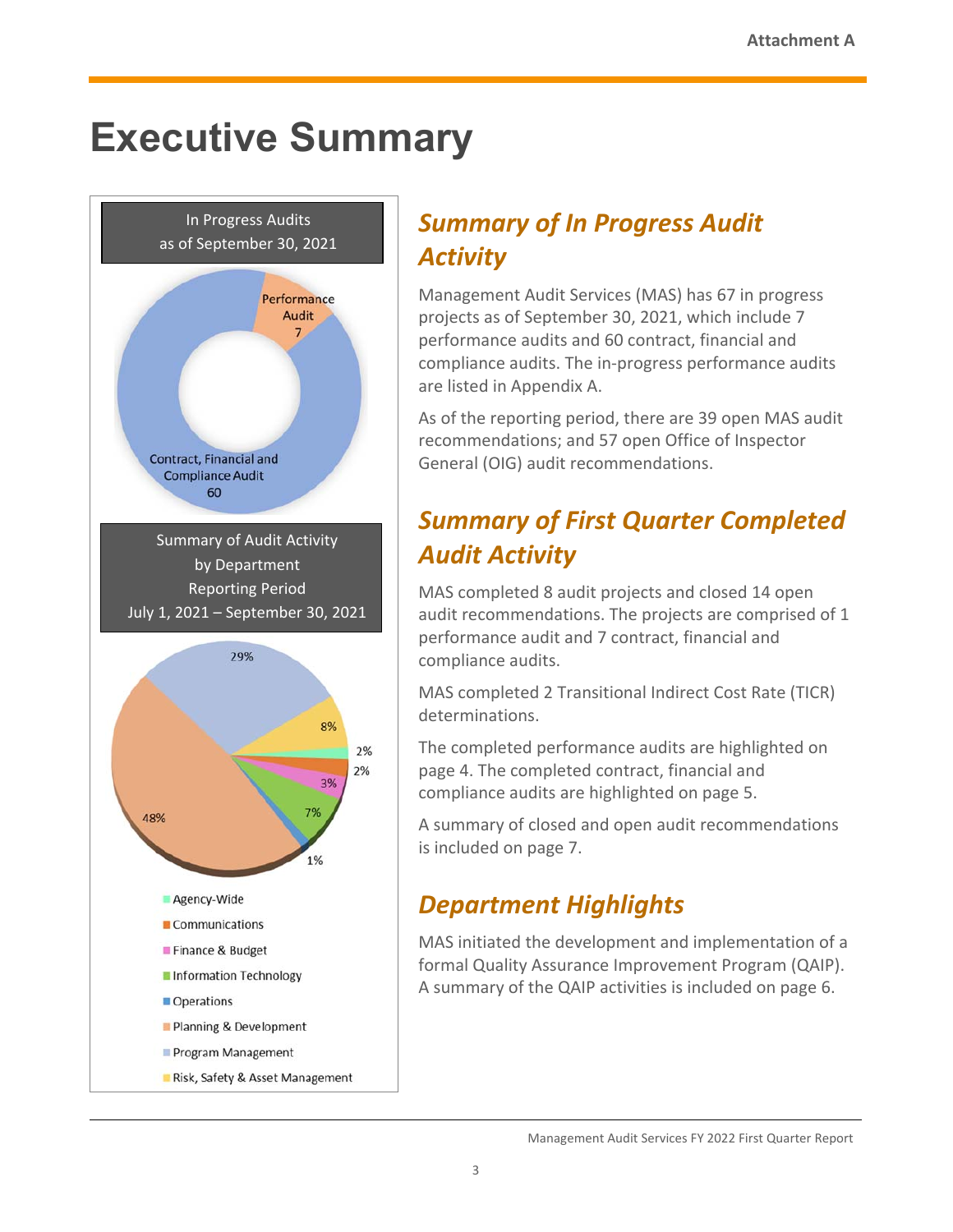# **Performance Audits**

This section includes performance audits completed according to Generally Accepted Government Auditing Standards in addition to other types of projects performed by the Performance Audit team to support Metro. The other types of projects may include independent reviews, analysis or assessments of select areas. The goal of non‐audit projects is to provide Metro with other services that help support decision making and promote organizational effectiveness.

# *Performance Audit of COVID‐19 Regulatory Compliance*

The objective of this audit was to evaluate Metro's compliance with health and safety elements of the Metro Public Health Pandemic Plan document, and State and local public health and Occupational Safety and Health Administration (OSHA) rules applicable to the transit industry.

MAS found that Metro's rollout of COVID‐19 related health and safety procedures, including tools and training were in substantial compliance with:

- Metro Public Health Pandemic Plan;
- All applicable requirements of a sample of major COVID-specific Health Officer Orders and related rules from both the California Department of Public Health and the Los Angeles County Department of Public Health;
- All applicable requirements of a sample of major COVID-specific and COVID-related Cal/OSHA guidance, directives, and training materials relevant to Metro's various activities.

MAS noted no exceptions in the testing of Risk Safety & Asset Management's evaluation and response to the major COVID‐19 specific advisories. However, Metro staff at various locations did not complete certain mandated COVID‐19 health and safety related training.

Management concurred with the recommendations.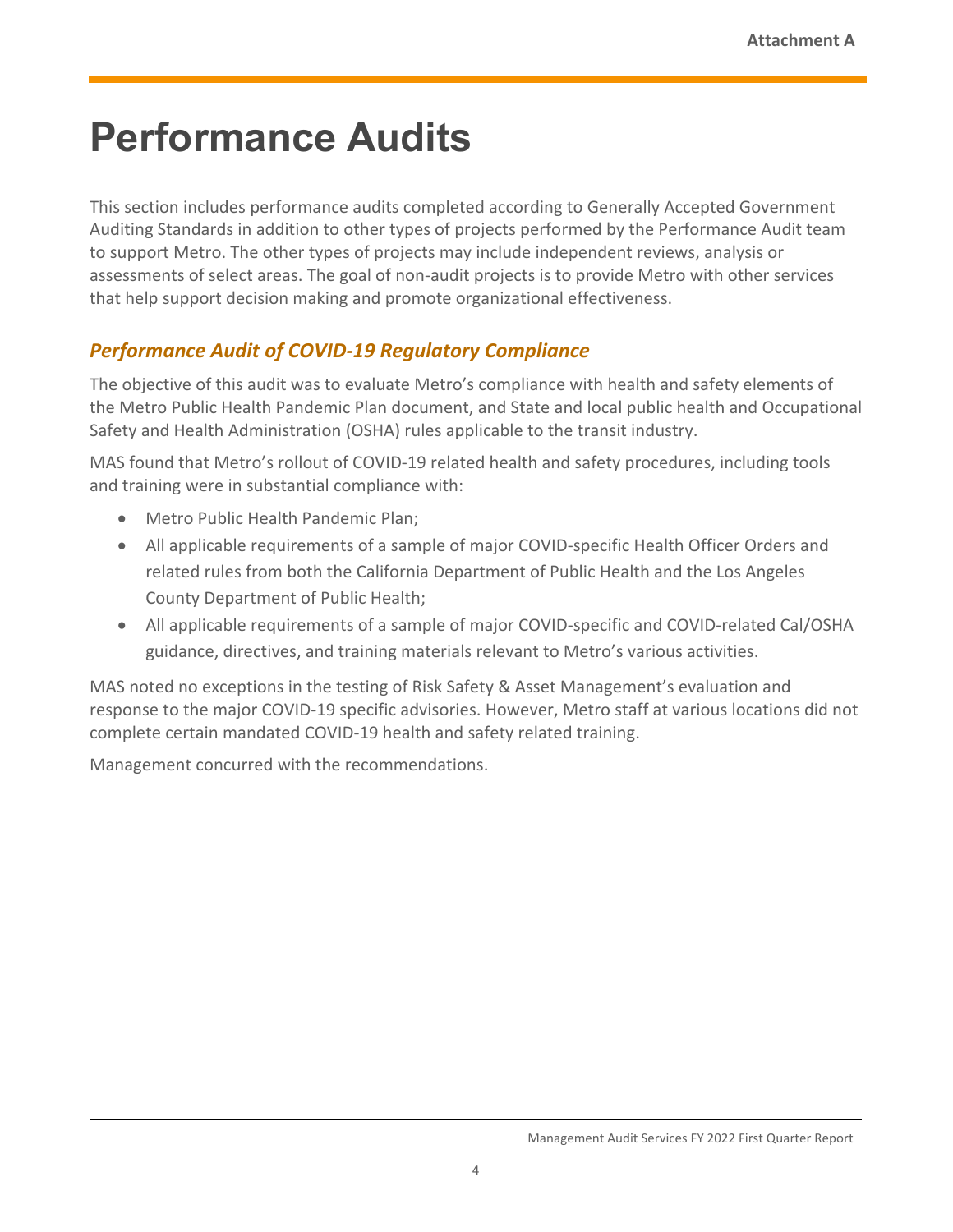# **Contract, Financial & Compliance Audits**

MAS staff completed 7 independent auditor's report on agreed‐upon procedures for the following projects:

| Project                                                                                                                      | <b>Reviewed Amount</b>      | Questioned /<br>Reprogrammed<br>Amount |
|------------------------------------------------------------------------------------------------------------------------------|-----------------------------|----------------------------------------|
| SR-710 Gap Alternative Analyses Project (3<br>subcontractors)                                                                | \$7,222,349                 | \$1,743                                |
| Consulting Services for Heavy Rail Vehicle Acquisition<br><b>Technical Support Services</b>                                  | \$3,264,846                 | \$28,501                               |
| Advanced Conceptual Engineering and Preliminary<br>Engineering for the Regional Connector Transit<br><b>Corridor Project</b> | N/A (Indirect Cost<br>Rate) |                                        |
| City of Manhattan Beach - Nash / Douglas and<br>Rosecrans Avenue Intersection Improvements Project                           | \$4,131,469                 | \$650,513                              |
| City of Pasadena - Wayfinding System Project                                                                                 | \$2,277,369                 | \$30,915                               |
| <b>Total Amount</b>                                                                                                          | \$16,896,033                | \$711,672                              |

Details on contract, financial and compliance audits completed during FY 2022 first quarter are included in Appendix B.

# *Transitional Indirect Cost Rate (TICR) Determinations*

In March 2020, MAS in concerted effort with Vendor / Contract Management, along with the guidance of County Counsel, updated the Transitional Indirect Cost Rate (TICR) Policy to expand the TICR pilot program to eligible firms for new firm‐fixed price contract types. Under the revised TICR Policy eligible firms for new cost reimbursable and new firm fixed contract types may submit for eligibility to participate in the TICR program. The TICR provides firms with a transitional indirect cost rate of 115%.

During FY 2022 first quarter, 2 TICR determinations were reviewed and approved.

A list of firms enrolled in the pilot program as of September 30, 2021 is included in Appendix C.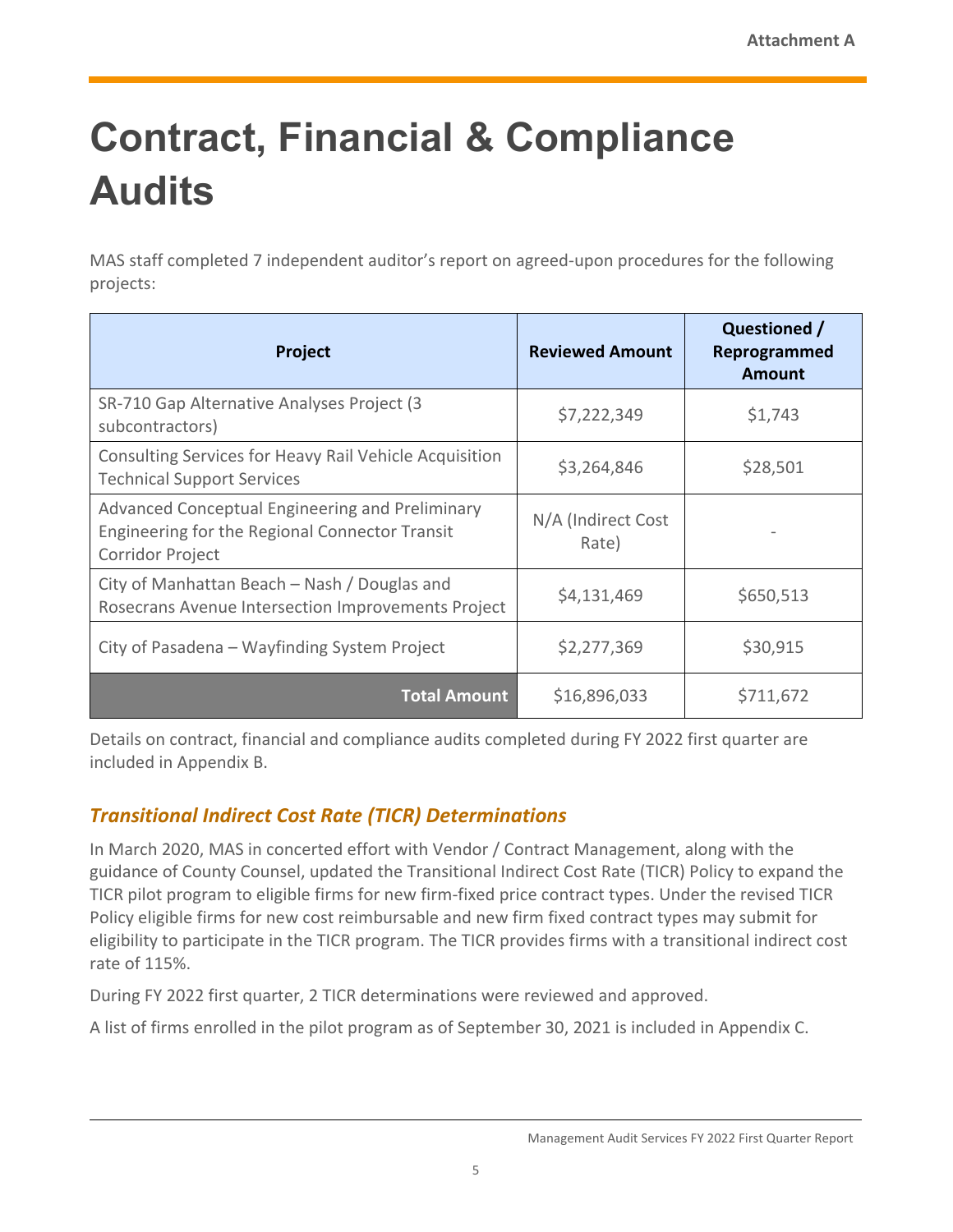# **Department Highlights**

# *Quality Assurance Improvement Program (QAIP)*

During FY 2022 first quarter, MAS initiated efforts to develop a formal Quality Assurance Improvement Program (QAIP). The QAIP supports MAS' efforts to ensure quality is assessed at both an individual audit engagement level and an internal audit activity level. A well-defined QAIP is a best practice for internal audit organizations that supports the delivery of audit engagements that promote quality and, by default, conformance with the audit standards.

Following is a summary of the various QAIP activities to support improved performance, quality and value‐added internal audit services:

- **Completed Activities** 
	- o Conducted industry benchmarking (e.g. NYMTA, WMATA, Sound Transit, LA County)
	- o Devised QAIP Action Plan
	- o Established an internal Quality Assurance (QA) Task Force
- **In‐progress Activities** 
	- o Perform comprehensive review and update of audit libraries and procedural guidelines in accordance with practices and auditing standards
- **Upcoming Activities** 
	- o Initiate comprehensive review and update of MAS Audit Charter
	- o Initiate Internal Quality Self‐Assessment for FY20 and FY21: Assessment to evaluate MAS' conformance with government audit standards
	- o Perform comprehensive review and update of MAS strategic plan
	- o Initiate efforts to determine MAS' maturity model as a business practice and continuous improvement tactic
	- o Other activities and tactics to be completed in FY22.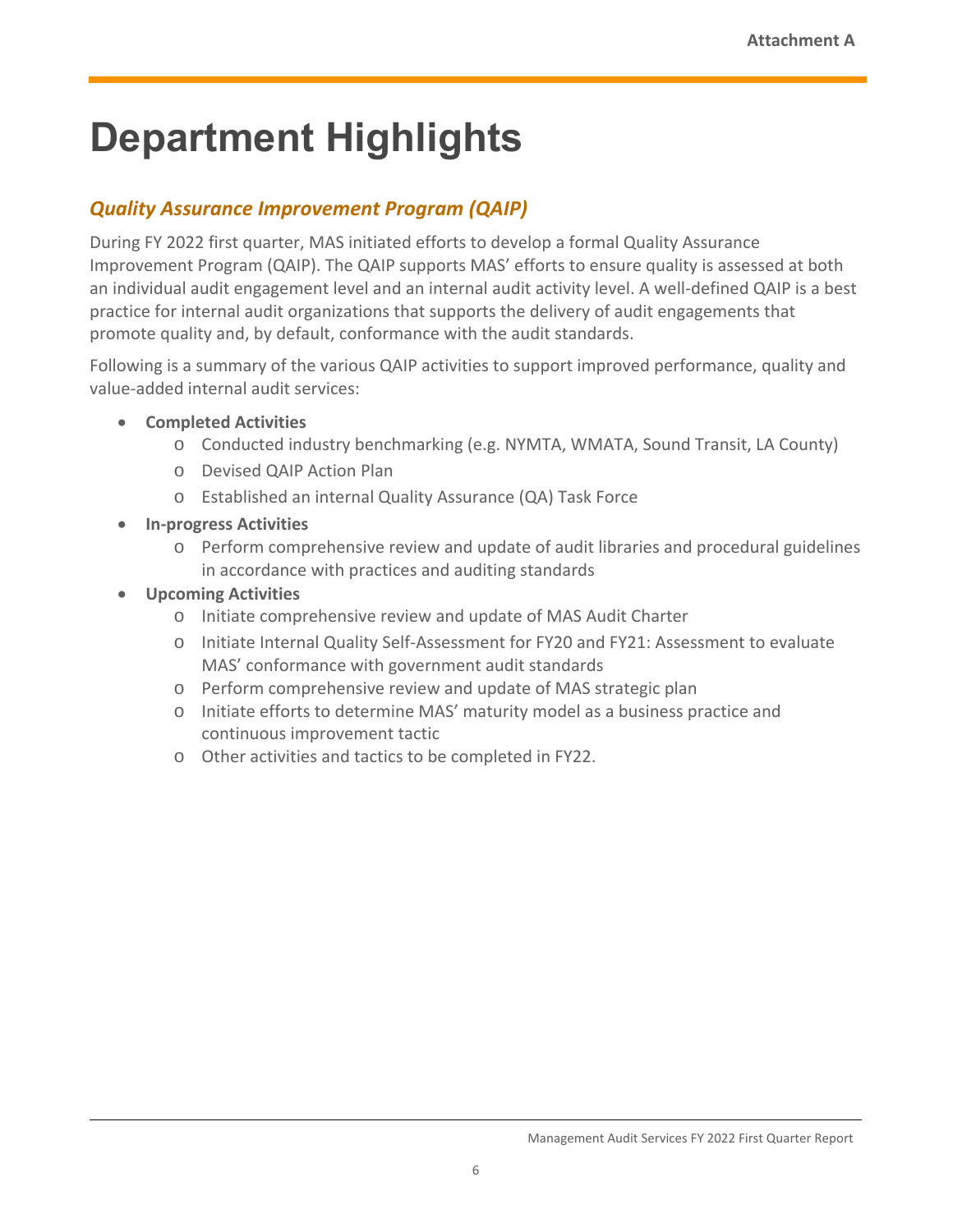# **Audit Follow-Up and Resolution**

The tables below summarize the open and closed audit recommendations as of September 30, 2021.

|                                      | <b>MAS and External Audit Recommendations</b> |            |                          |                                |  |  |  |  |  |
|--------------------------------------|-----------------------------------------------|------------|--------------------------|--------------------------------|--|--|--|--|--|
| <b>Executive Area</b>                | <b>Closed</b>                                 | <b>New</b> | <b>Currently</b><br>Open | <b>Open Past</b><br><b>Due</b> |  |  |  |  |  |
| Human Capital & Development          |                                               | 3          |                          |                                |  |  |  |  |  |
| <b>Operations</b>                    | $\overline{4}$                                |            | 22                       |                                |  |  |  |  |  |
| Program Management                   |                                               |            | 1                        |                                |  |  |  |  |  |
| Risk, Safety & Asset Management      |                                               |            | 3                        |                                |  |  |  |  |  |
| Systems Security and Law Enforcement |                                               |            | 9                        |                                |  |  |  |  |  |
| Vendor/Contract Management           | 3                                             |            | 1                        |                                |  |  |  |  |  |
| Total                                | 7                                             | 3          | 36                       |                                |  |  |  |  |  |

| <b>OIG Audit Recommendations</b>     |               |            |                          |                                |  |  |  |
|--------------------------------------|---------------|------------|--------------------------|--------------------------------|--|--|--|
| <b>Executive Area</b>                | <b>Closed</b> | <b>New</b> | <b>Currently</b><br>Open | <b>Open Past</b><br><b>Due</b> |  |  |  |
| <b>Congestion Reduction</b>          |               |            | 1                        |                                |  |  |  |
| Human Capital & Development          |               |            | 28                       |                                |  |  |  |
| Operations                           |               |            | 6                        |                                |  |  |  |
| Systems Security and Law Enforcement | 7             | 22         |                          |                                |  |  |  |
| Total                                | 7             | 22         | 35                       |                                |  |  |  |

Details of open audit recommendations for MAS and OIG are included in Appendix D and E.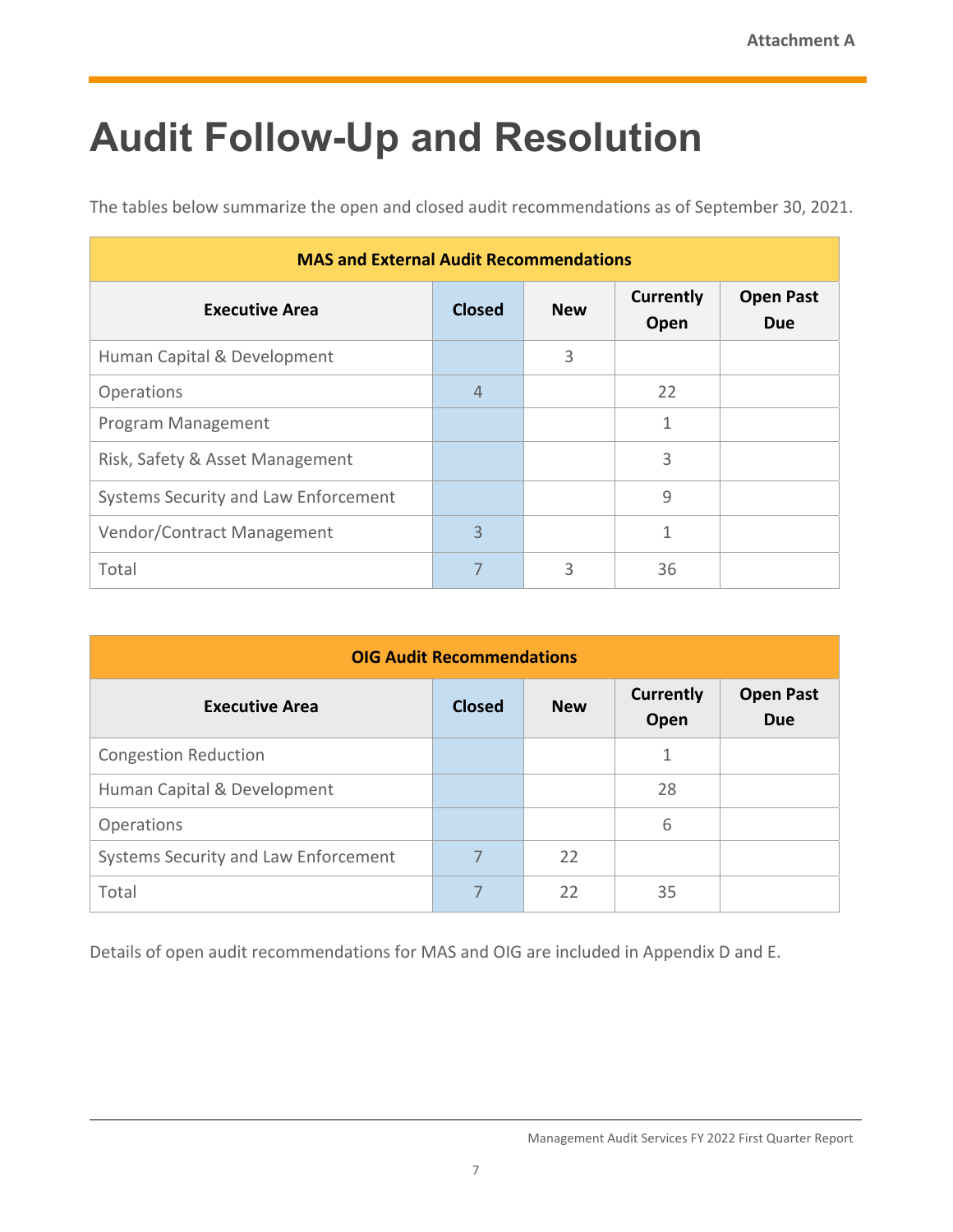### **Appendix A**

|                | Performance Audit - In Progress Audits as of September 30, 2021 |                                                                                           |                                                                                                                                                                   |                                        |  |  |  |  |  |
|----------------|-----------------------------------------------------------------|-------------------------------------------------------------------------------------------|-------------------------------------------------------------------------------------------------------------------------------------------------------------------|----------------------------------------|--|--|--|--|--|
| No.            | Area                                                            | <b>Audit Number &amp; Title</b>                                                           | <b>Description</b>                                                                                                                                                | <b>Estimated Date</b><br>of Completion |  |  |  |  |  |
|                | Program<br>Management                                           | 22-CON-P02 Performance Audit of<br>Program Management Support<br><b>Services Contract</b> | Assess the conformity of services performed and billed by the<br>contractor to the scope of work and other provisions of the contract.                            | 10/2021                                |  |  |  |  |  |
| $\overline{2}$ | Communications /<br>Finance & Budget                            | 20-COM-P01 Performance Audit of<br><b>Expanded Discount Programs</b>                      | Determine the adequacy and effectiveness of internal controls over<br>the expanded discount (special fares for patrons) programs.                                 | 11/2021                                |  |  |  |  |  |
| 3              | Operations                                                      | 18-AGW-P01 Performance Audit of<br>Internal Controls over Overtime<br>Payments for AFSCME | Evaluate adequacy of the internal controls over overtime payments<br>for AFSCME union employees within Operations for selected<br>positions.                      | 11/2021                                |  |  |  |  |  |
| 4              | Agency-Wide                                                     | 20-ITS-P03 Performance Audit of IT<br><b>Security Awareness</b>                           | Evaluate the extent of information technology security awareness<br>within the Agency.                                                                            | 12/2021                                |  |  |  |  |  |
| 5              | Planning &<br>Development                                       | 21-PLN-P01 Micro Mobility Vehicles<br>Program                                             | Assess the progress made in achieving program goals and<br>objectives, including assessing the consideration given to the Metro<br>rapid equity assessment tool.  | 1/2022                                 |  |  |  |  |  |
| 6              | Risk, Safety &<br>Asset Management Records                      | 21-RSK-P03 Transit Asset Inventory                                                        | Evaluate the adequacy of the records for this area, with a focus on<br>accuracy, completeness and proper controls over asset records.                             | 1/2022                                 |  |  |  |  |  |
|                | Planning &<br>Development                                       | 21-PLN-P02 Real Estate<br>Management System                                               | Determine if prior audit findings and recommendations have been<br>considered as part of the upcoming implementation of the new Real<br>Estate Management System. | 3/2022                                 |  |  |  |  |  |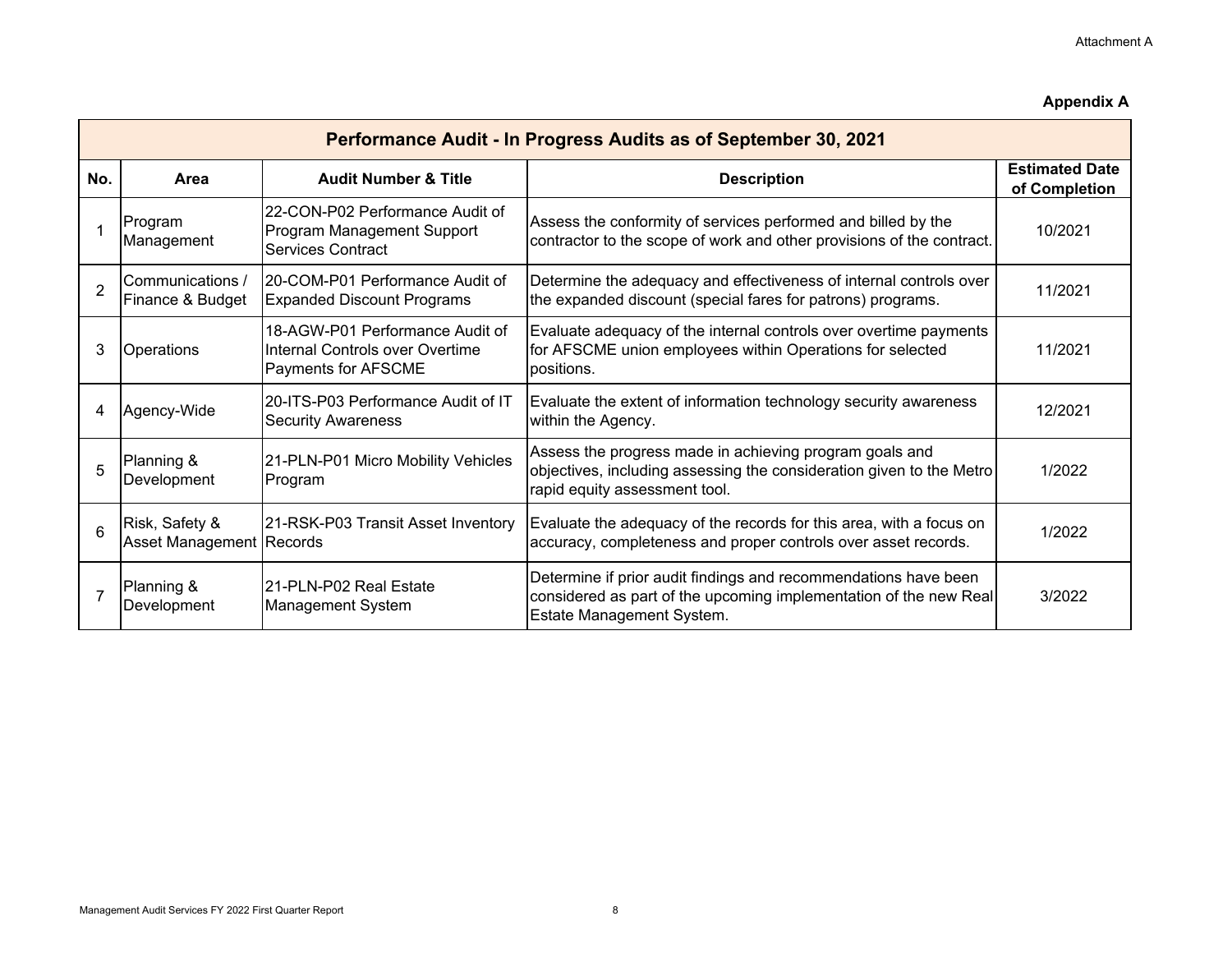## Attachment A

## **Appendix B**

|                | Contract, Financial and Compliance Audit - Audits Completed as of September 30, 2021 |                                                                      |                                 |                       |  |  |  |  |  |  |  |
|----------------|--------------------------------------------------------------------------------------|----------------------------------------------------------------------|---------------------------------|-----------------------|--|--|--|--|--|--|--|
| No.            | <b>Area</b>                                                                          | <b>Audit Number &amp; Type</b>                                       | <b>Auditee</b>                  | <b>Date Completed</b> |  |  |  |  |  |  |  |
|                | Planning &<br>Development                                                            | 20-PLN-A13 - Agreed-Upon Procedures AECOM Technical Services, Inc.   |                                 | 8/2021                |  |  |  |  |  |  |  |
| $\overline{2}$ | Program<br>Management                                                                | 19-CON-A26 - Agreed-Upon<br>Procedures                               | <b>LTK Engineering Services</b> | 8/2021                |  |  |  |  |  |  |  |
| 3              | Planning &<br>Development                                                            | 20-PLN-A14 - Agreed-Upon Procedures Epic Land Solutions, Inc.        |                                 | 8/2021                |  |  |  |  |  |  |  |
| 4              | Planning &<br>Development                                                            | 20-PLN-A18 - Agreed-Upon Procedures McMillan Jacobs Associates, Inc. |                                 | 9/2021                |  |  |  |  |  |  |  |
| 5              | Planning &<br>Development                                                            | 19-PLN-A11 - Closeout                                                | City of Manhattan Beach         | 9/2021                |  |  |  |  |  |  |  |
| 6              | Program<br>Management                                                                | 19-CON-A05 - Agreed-Upon<br><b>Procedures</b>                        | BA Inc.                         | 9/2021                |  |  |  |  |  |  |  |
|                | Planning &<br>Development                                                            | 19-PLN-A18 - Closeout                                                | City of Pasadena                | 9/2021                |  |  |  |  |  |  |  |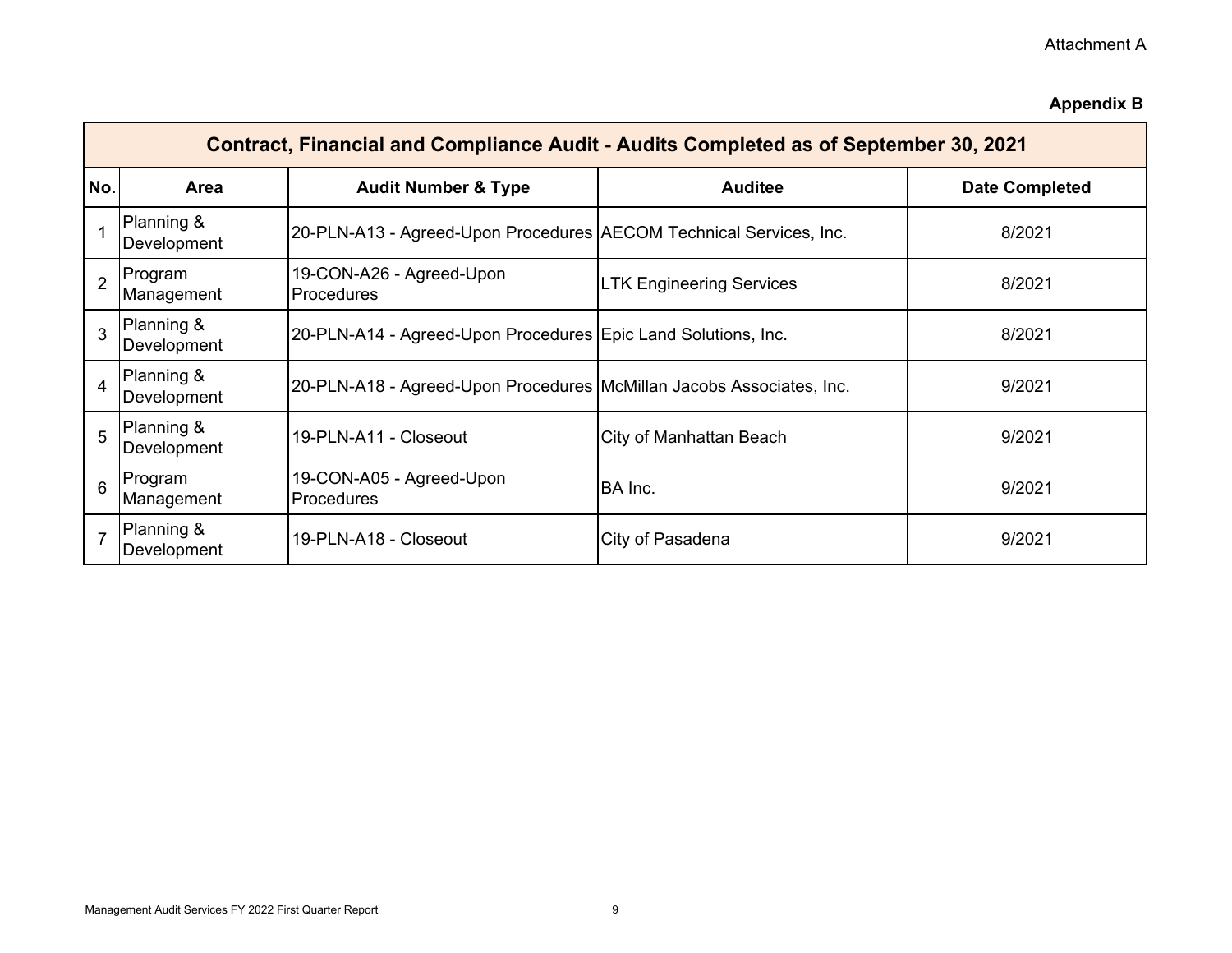## **Appendix C**

|     | Transitional Indirect Cost Rate – Approved Firms as of September 30, 2021 |                      |  |  |  |  |  |  |
|-----|---------------------------------------------------------------------------|----------------------|--|--|--|--|--|--|
| No. | <b>Firm</b>                                                               | <b>Approval Date</b> |  |  |  |  |  |  |
|     | Chateau Vallon, Co.                                                       | 7/13/2021            |  |  |  |  |  |  |
| ⌒   | <b>OFRS</b>                                                               | 7/13/2021            |  |  |  |  |  |  |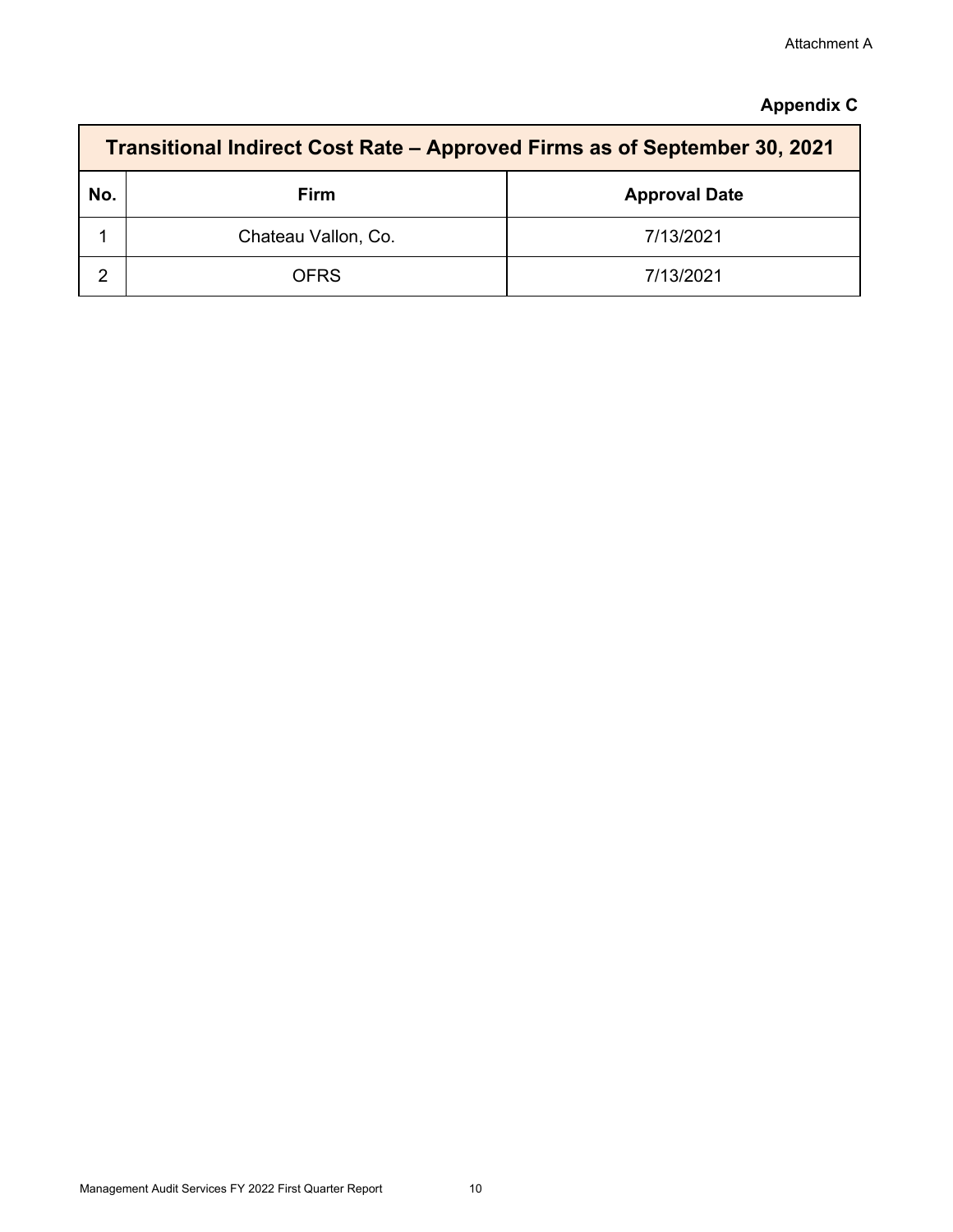|                | Open Audit Recommendations as of September 30, 2021 |                                                                                                                                  |              |                                                                                                                                                                                                                                                                                                                                                                                                                                                                                        |                                       |                                              |  |  |  |
|----------------|-----------------------------------------------------|----------------------------------------------------------------------------------------------------------------------------------|--------------|----------------------------------------------------------------------------------------------------------------------------------------------------------------------------------------------------------------------------------------------------------------------------------------------------------------------------------------------------------------------------------------------------------------------------------------------------------------------------------------|---------------------------------------|----------------------------------------------|--|--|--|
| No.            | Area                                                | <b>Audit Number &amp; Title</b>                                                                                                  | Rec. No.     | <b>Recommendation</b>                                                                                                                                                                                                                                                                                                                                                                                                                                                                  | Original<br>Completion<br><b>Date</b> | <b>Extended</b><br>Completion<br><b>Date</b> |  |  |  |
| $\mathbf{1}$   | <b>Systems Security</b><br>and Law<br>Enforcement   | 18-RSK-P01 Performance<br>Audit of Vendor / Contract<br>Management's (V/CM's)<br>Continuity of Operations Plan<br>(COOP)         | 1a           | We recommend that the Emergency Management Unit collaborate with the<br>business units, starting with V/CM, to ensure that the business unit COOPs, and<br>all related documents (e.g., Standard Operating Procedures [SOPs]), include the<br>essential content necessary to support the agency-wide program.<br>Update: Emergency Management resources have been fully committed to<br>COVID-19 related emergency operations since March 2020, and are<br>unavailable to assist V/CM. | 6/30/2020                             | 12/31/2021                                   |  |  |  |
| $\overline{2}$ | Vendor/Contract<br>Management                       | 18-RSK-P01 Performance<br>Audit of Vendor / Contract<br>Management's (V/CM's)<br>Continuity of Operations Plan<br>(COOP)         | 3            | We recommend that V/CM management work with Emergency Management to<br>arrange for COOP execution training by an emergency management expert<br>concurrently with each annual update.<br>Update: Emergency Management resources have been fully committed to<br>COVID-19 related emergency operations since March 2020, and are<br>unavailable to assist V/CM.                                                                                                                         | 7/31/2020                             | 12/31/2021                                   |  |  |  |
| 3              | Program<br>Management                               | 18-RSK-P01 Performance<br>Audit of Vendor / Contract<br>Management's (V/CM's)<br>Continuity of Operations Plan<br>(COOP)         | 4            | We recommend that the Chief Program Management Officer take the lead role in<br>collaborating with all responsible parties, such as V/CM, Project Delivery Third<br>Party Coordination, County Counsel, etc., to establish agreements with utility<br>companies to guarantee service continuity and restoration in emergency<br>situations.<br>Update: Metro is negotiating Essential Use designation with SCE, DWP &<br>CPUC as a basis for utility emergency service agreements.     | 3/31/2020                             | 12/31/2021                                   |  |  |  |
| $\overline{4}$ | Operations                                          | 18-ITS-P01 Performance<br>Audit of the HASTUS System<br>- Implementation of Collective<br><b>Bargaining Agreement</b><br>Changes | 5            | We recommend Operations management immediately perform all the needed<br>corrections for underpayments and overpayments for all Line Instructor Premium<br>(LIP) eligible hours from July 1, 2017 to date.<br>Update: Closed as of December 2021.                                                                                                                                                                                                                                      | 12/31/2019                            | 10/31/2021                                   |  |  |  |
| 5              | <b>Systems Security</b><br>and Law<br>Enforcement   | 18-RSK-P02 Performance<br>Audit of Finance (Payroll)'s<br>Continuity of Operations Plan                                          | $\mathbf{1}$ | We recommend that Emergency Management should coordinate with Payroll to<br>facilitate training and add the additional details to Finance (Payroll)'s COOP and<br>SOPs, including criteria for COOP activation and relocation decisions, flow charts,<br>decision trees and step-by-step instructions.<br>Update: Emergency Management resources have been fully committed to<br>COVID-19 related emergency operations since March 2020, and are<br>unavailable to assist Finance.     | 2/28/2021                             | 1/31/2022                                    |  |  |  |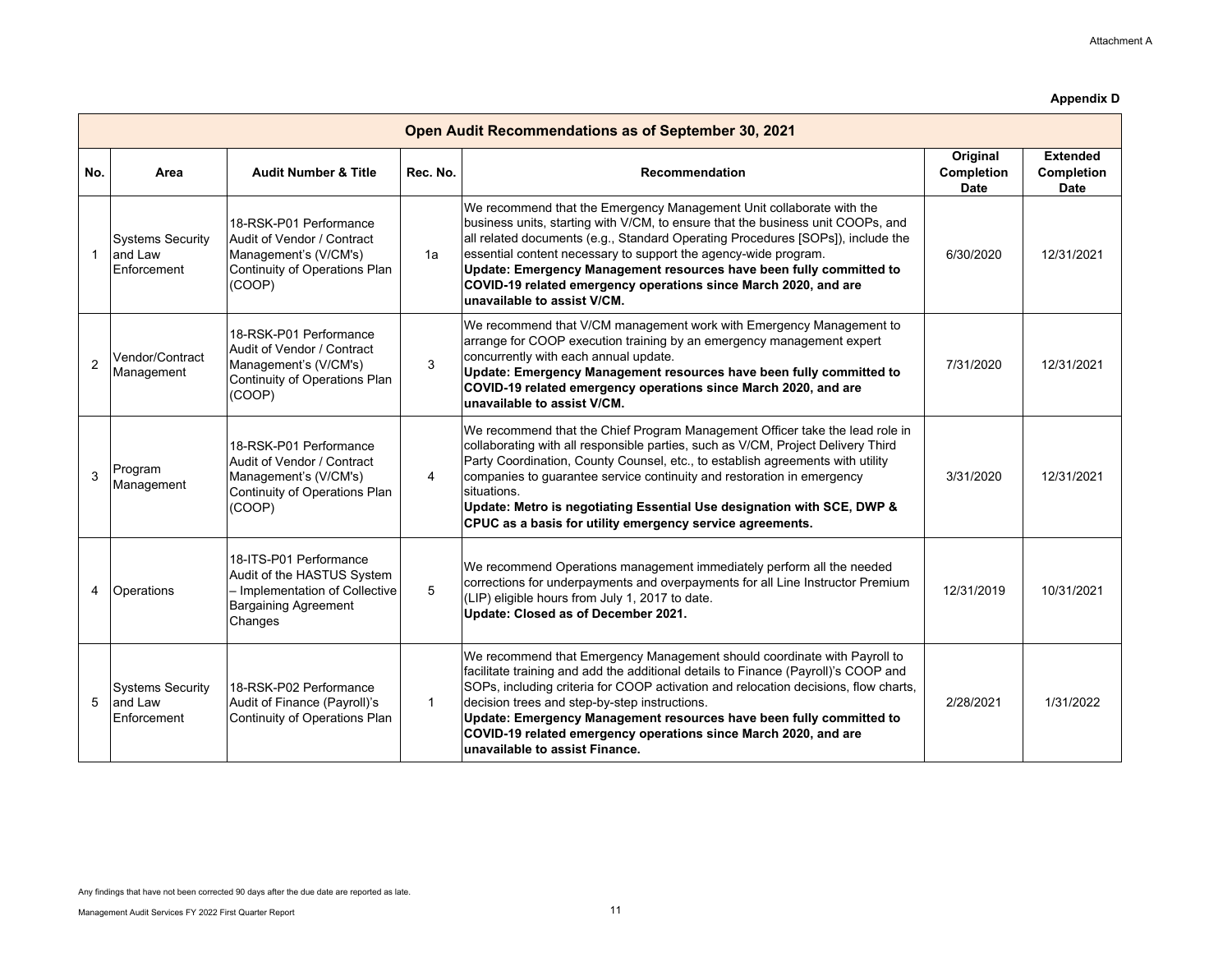|                | Open Audit Recommendations as of September 30, 2021 |                                                                                                                      |                |                                                                                                                                                                                                                                                                                                                                                                                                                                                                                                                                                       |                                       |                                              |  |  |  |
|----------------|-----------------------------------------------------|----------------------------------------------------------------------------------------------------------------------|----------------|-------------------------------------------------------------------------------------------------------------------------------------------------------------------------------------------------------------------------------------------------------------------------------------------------------------------------------------------------------------------------------------------------------------------------------------------------------------------------------------------------------------------------------------------------------|---------------------------------------|----------------------------------------------|--|--|--|
| No.            | Area                                                | <b>Audit Number &amp; Title</b>                                                                                      | Rec. No.       | <b>Recommendation</b>                                                                                                                                                                                                                                                                                                                                                                                                                                                                                                                                 | Original<br>Completion<br><b>Date</b> | <b>Extended</b><br>Completion<br><b>Date</b> |  |  |  |
| 6              | <b>Systems Security</b><br>and Law<br>Enforcement   | 18-RSK-P02 Performance<br>Audit of Finance (Payroll)'s<br>Continuity of Operations Plan                              | 2              | We recommend that Emergency Management should coordinate with Payroll to<br>create an SOP template to include names, titles and contact details (phone<br>numbers and emails) for all continuity personnel, such as the CMG, key continuity<br>positions and successors. Advance team references should state "provided by<br>ITS".<br>Update: Emergency Management resources have been fully committed to<br>COVID-19 related emergency operations since March 2020, and are<br>unavailable to assist Finance.                                       | 7/31/2020                             | 1/31/2022                                    |  |  |  |
| $\overline{7}$ | <b>Systems Security</b><br>and Law<br>Enforcement   | 18-RSK-P02 Performance<br>Audit of Finance (Payroll)'s<br>Continuity of Operations Plan                              | 3              | We recommend that Emergency Management should coordinate with Payroll to<br>review and assess the COOP and SOPs annually and verify that any resulting<br>updates are implemented.<br>Update: Emergency Management resources have been fully committed to<br>COVID-19 related emergency operations since March 2020, and are<br>unavailable to assist Finance.                                                                                                                                                                                        | 7/31/2020                             | 1/31/2022                                    |  |  |  |
| 8              | <b>Systems Security</b><br>and Law<br>Enforcement   | l18-RSK-P02 Performance<br>Audit of Finance (Payroll)'s<br>Continuity of Operations Plan                             | $\overline{4}$ | We recommend that Emergency Management should coordinate with Payroll to<br>schedule COOP execution training by an emergency management expert<br>concurrently with each annual COOP update.<br>Update: Emergency Management resources have been fully committed to<br>COVID-19 related emergency operations since March 2020, and are<br>unavailable to assist Finance.                                                                                                                                                                              | 7/31/2020                             | 1/31/2022                                    |  |  |  |
| 9              | <b>Operations</b>                                   | 19-OPS-P02 Performance<br>Audit of the Rail<br><b>Communications Systems</b>                                         | 8 Total        | The recommendations included in this report address findings in Metro's<br>Operational System.<br>Update: As of December 2020, 4 of 12 recommendations were closed.                                                                                                                                                                                                                                                                                                                                                                                   | On-going                              |                                              |  |  |  |
| 10             | Operations                                          | 19-OPS-P03 Performance<br>Audit of the SCADA Security<br>Controls                                                    | 7 Total        | The recommendations included in this report address findings in Metro's<br>Operational System.<br>Update: As of September 2021, 6 of 13 recommendations were closed.                                                                                                                                                                                                                                                                                                                                                                                  | On-going                              |                                              |  |  |  |
| 11             | Risk, Safety &                                      | 16-OPS-P03 Performance<br>Audit of Accident Prevention<br>Asset Management Practices in the Operations<br>Department | $\overline{2}$ | We recommend that the Chief Risk, Safety & Asset Management Officer raise<br>awareness of the Field Observation and Feedback (FOF) program.<br>Update: A new mandatory FOF online training program has been set to<br>release in November 2020 to train all supervisory personnel, including the<br>proper fashion for completing a FOF, discussion items while conducting a<br>FOF and requirements of the FOF Policy. FOFs are regularly discussed at<br>LSC meetings and a FOF awareness campaign is currently being discussed<br>with Operations. | 3/31/2020                             | 12/31/2021                                   |  |  |  |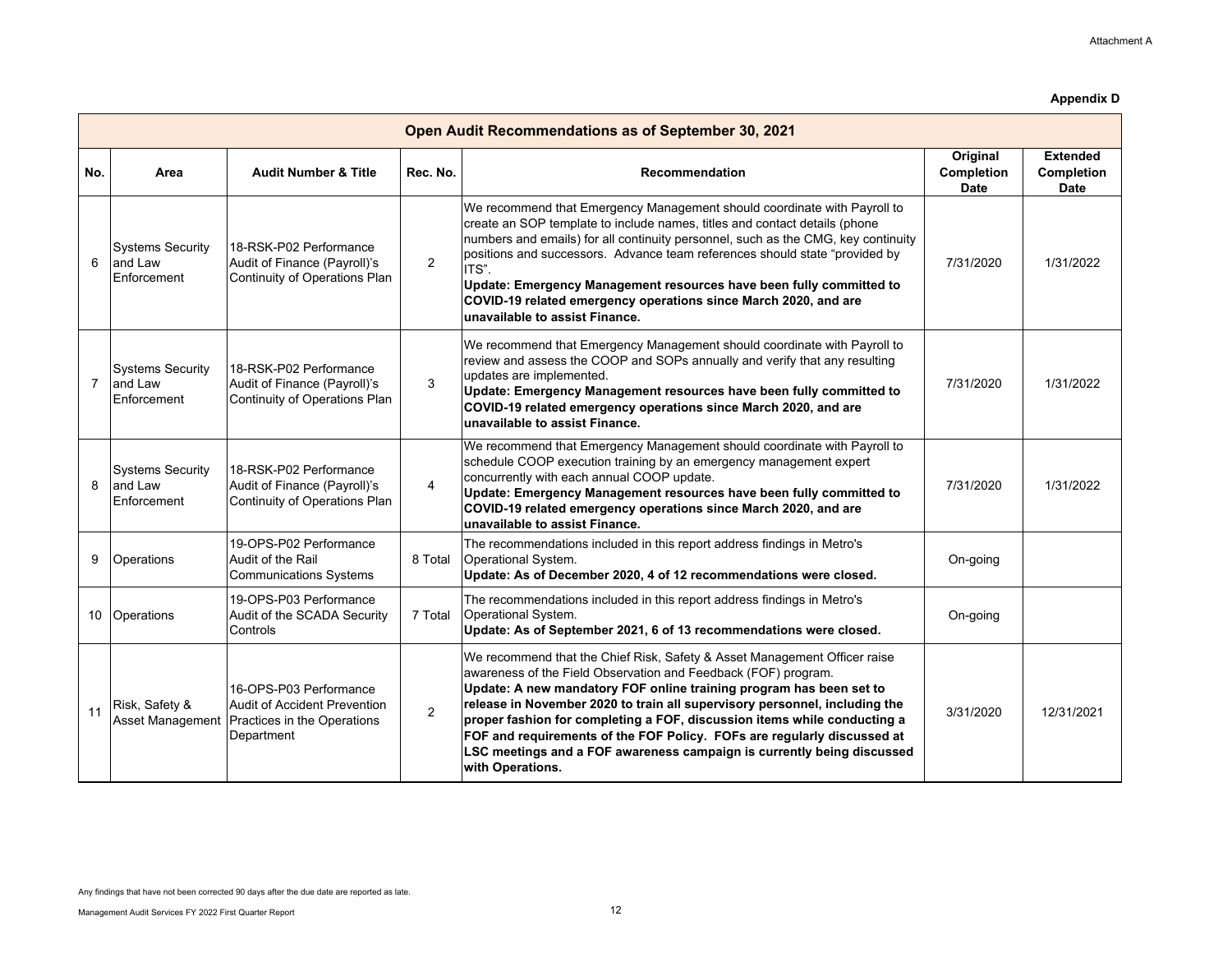|     | Open Audit Recommendations as of September 30, 2021 |                                                                                                            |                |                                                                                                                                                                                                                                                                                                                                                                                                                                                                                                                                                                                                                                                                                                     |                                       |                                              |  |  |
|-----|-----------------------------------------------------|------------------------------------------------------------------------------------------------------------|----------------|-----------------------------------------------------------------------------------------------------------------------------------------------------------------------------------------------------------------------------------------------------------------------------------------------------------------------------------------------------------------------------------------------------------------------------------------------------------------------------------------------------------------------------------------------------------------------------------------------------------------------------------------------------------------------------------------------------|---------------------------------------|----------------------------------------------|--|--|
| No. | Area                                                | <b>Audit Number &amp; Title</b>                                                                            | Rec. No.       | Recommendation                                                                                                                                                                                                                                                                                                                                                                                                                                                                                                                                                                                                                                                                                      | Original<br>Completion<br><b>Date</b> | <b>Extended</b><br>Completion<br><b>Date</b> |  |  |
| 12  | Risk, Safety &<br>Asset Management                  | 16-OPS-P03 Performance<br><b>Audit of Accident Prevention</b><br>Practices in the Operations<br>Department | 3              | We recommend that the Chief Risk, Safety & Asset Management Officer develop<br>additional input controls in the Transit Safe System, by designating required FOF<br>form fields as mandatory, including Supervisors sign-off to review for accuracy of<br>information, to prevent the close out of FOF records without completion of all<br>required fields and to ensure quality of information is maintained.<br>Update: TransitSafe's replacement software is in the process of being<br>configured and implemented and will include FOF reporting functionality.<br>Due to the pandemic, vendor staffing changes and historical data transition<br>issues, the implementation has been delayed. | 7/31/2020                             | 3/31/2022                                    |  |  |
| 13  | Risk, Safety &<br>Asset Management                  | 16-OPS-P03 Performance<br><b>Audit of Accident Prevention</b><br>Practices in the Operations<br>Department | $\overline{4}$ | We recommend that the Chief Risk, Safety & Asset Management Officer<br>incorporate recommendation #3, above, in the upcoming replacement system of<br>Transit Safe.                                                                                                                                                                                                                                                                                                                                                                                                                                                                                                                                 | 12/31/2021                            |                                              |  |  |
| 14  | <b>Systems Security</b><br>and Law<br>Enforcement   | 19-RSK-P01 Performance<br>Audit of System Security &<br>Law Enforcement's Continuity<br>of Operations Plan | $\mathbf{1}$   | We recommend that Emergency Management collaborate with SS&LE to establish<br>at least three new locations to accommodate emergency back-up SS&LE<br>command centers. As a suggestion, not more than one facility should be close to<br>Gateway Plaza. The other two should be far enough away from Gateway and from<br>each other that there is little risk that a wide area emergency could affect all three<br>locations.<br>Update: Emergency Management resources have been fully committed to<br>COVID-19 related emergency operations since March 2020, and are<br>unavailable to assist SS&LE.                                                                                              | 7/30/2020                             | 1/31/2022                                    |  |  |
| 15  | <b>Systems Security</b><br>and Law<br>Enforcement   | 19-RSK-P01 Performance<br>Audit of System Security &<br>Law Enforcement's Continuity<br>of Operations Plan | 3              | We recommend that Emergency Management should coordinate with SS&LE to<br>facilitate training and add the additional details to the SS&LE COOP and SOPs,<br>including criteria for COOP activation and relocation decisions, flow charts,<br>decision trees and step-by-step instructions.<br>Update: Emergency Management resources have been fully committed to<br>COVID-19 related emergency operations since March 2020, and are<br>unavailable to assist SS&LE.                                                                                                                                                                                                                                | 7/30/2021                             | 1/31/2022                                    |  |  |
| 16  | <b>Systems Security</b><br>and Law<br>Enforcement   | 19-RSK-P01 Performance<br>Audit of System Security &<br>Law Enforcement's Continuity<br>of Operations Plan | 4              | We recommend that Emergency Management should coordinate with SS&LE to<br>create a Standard Operating Procedures template to include names, titles and<br>contact details (phone numbers and emails) for all continuity personnel, such as<br>the CMG, key continuity positions and successors; and reference and attach all<br>COOP-related SOPs as Appendices to the COOP.<br>Update: Emergency Management resources have been fully committed to<br>COVID-19 related emergency operations since March 2020, and are<br>unavailable to assist SS&LE.                                                                                                                                              | 7/30/2020                             | 1/31/2022                                    |  |  |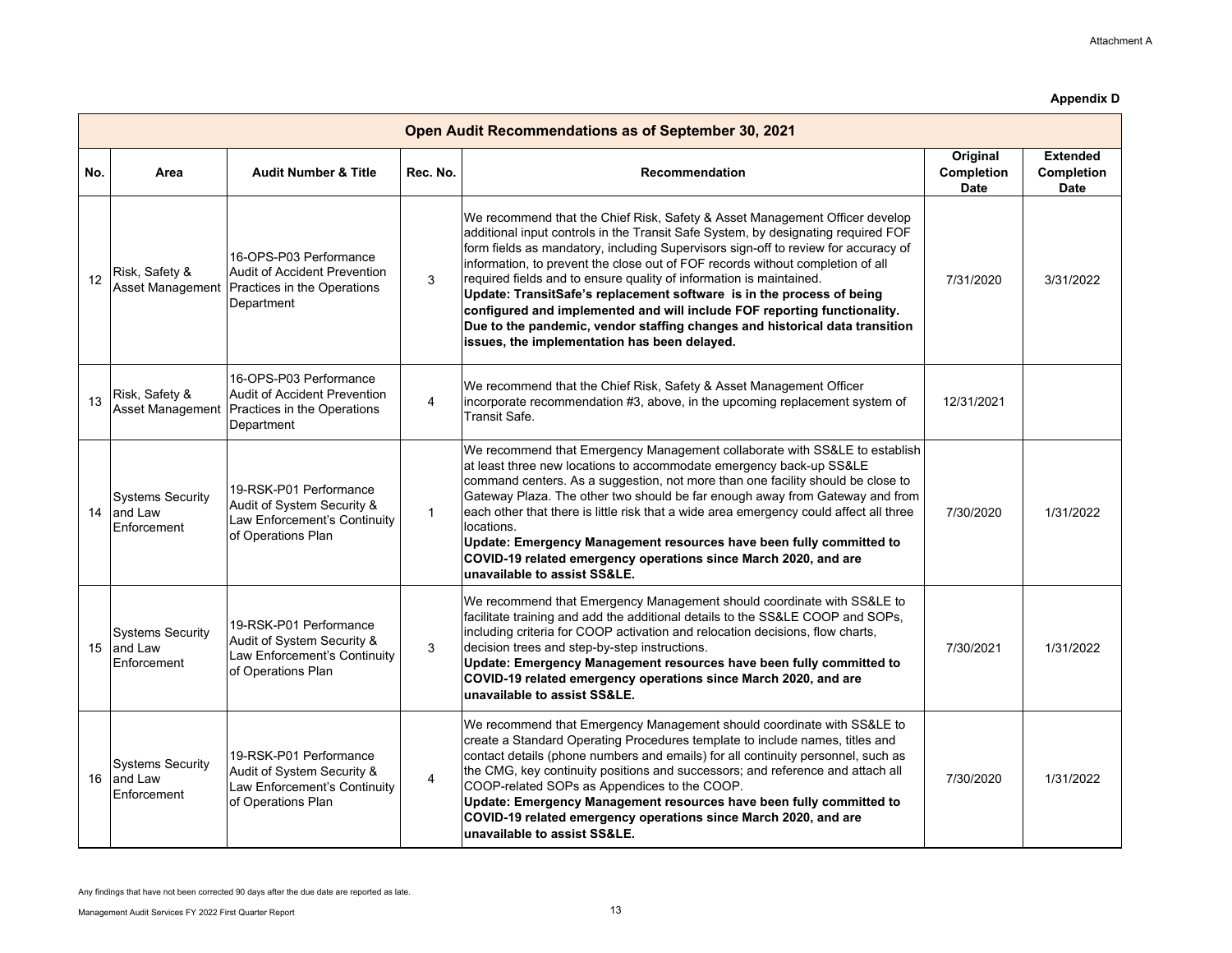|     | Open Audit Recommendations as of September 30, 2021 |                                                                                                                                              |                |                                                                                                                                                                                                                                                                                                                                                                                                                                                                                                                           |                                       |                                              |  |  |  |  |
|-----|-----------------------------------------------------|----------------------------------------------------------------------------------------------------------------------------------------------|----------------|---------------------------------------------------------------------------------------------------------------------------------------------------------------------------------------------------------------------------------------------------------------------------------------------------------------------------------------------------------------------------------------------------------------------------------------------------------------------------------------------------------------------------|---------------------------------------|----------------------------------------------|--|--|--|--|
| No. | Area                                                | <b>Audit Number &amp; Title</b>                                                                                                              | Rec. No.       | Recommendation                                                                                                                                                                                                                                                                                                                                                                                                                                                                                                            | Original<br>Completion<br><b>Date</b> | <b>Extended</b><br>Completion<br><b>Date</b> |  |  |  |  |
| 17  | <b>Systems Security</b><br>and Law<br>Enforcement   | 19-RSK-P01 Performance<br>Audit of System Security &<br>Law Enforcement's Continuity<br>of Operations Plan                                   | $\overline{7}$ | We recommend that Emergency Management should coordinate with SS&LE to<br>schedule COOP execution training by an emergency management expert<br>concurrently with each annual COOP update (See COOP Appendix M).<br>Update: Emergency Management resources have been fully committed to<br>COVID-19 related emergency operations since March 2020, and are<br>unavailable to assist SS&LE.                                                                                                                                | 7/31/2021                             | 1/31/2022                                    |  |  |  |  |
| 18  | Operations                                          | 19-OPS-P01 Performance<br>Audit of Wayside Systems<br><b>Engineering and Maintenance</b><br>Training                                         | 1a             | We recommend that the Chief Operations Officer require Wayside Systems<br>Engineering and Maintenance management to perform a training needs<br>assessment to accurately determine the number of Instructors required to ensure<br>that formal refresher training is provided regularly within the Signal, Track, and<br>Traction Power departments.<br>Update: Closed as of October 2021.                                                                                                                                | 7/31/2021                             |                                              |  |  |  |  |
| 19  | Operations                                          | 19-OPS-P01 Performance<br>Audit of Wayside Systems<br><b>Engineering and Maintenance</b><br>Training                                         | 1 <sub>b</sub> | We recommend that the Chief Operations Officer require Wayside Systems<br>Engineering and Maintenance management to develop a Formal Refresher<br>Training that supports the technical competence of maintenance personnel and<br>supports the improvement of system reliability of assets. Refresher Training<br>should be focused on areas where the increasing number of failures or repeat<br>write-ups are occurring within the Signal, Track, and Traction Power departments.<br>Update: Closed as of October 2021. | 2/28/2021                             | 6/30/2021                                    |  |  |  |  |
| 20  | Operations                                          | 20-OPS-P02 Follow-up<br>Performance Audit on<br><b>Efficiency and Effectiveness</b><br>of the Oversight of Contracted<br><b>Bus Services</b> | $\mathbf{1}$   | MAS recommends that Contract Services management establish a timeline and<br>finalize the Contract Monitoring Plan.                                                                                                                                                                                                                                                                                                                                                                                                       | 7/30/2022                             |                                              |  |  |  |  |
| 21  | Operations                                          | 20-OPS-P02 Follow-up<br>Performance Audit on<br><b>Efficiency and Effectiveness</b><br>of the Oversight of Contracted<br><b>Bus Services</b> | 2              | MAS recommends that Contract Services management develop formal written<br>policies and procedures that include a) a requirement that decisions requiring<br>executive approval be documented and b) a requirement that all modifications of<br>contractual terms be documented and executed by the Contract Administrator.                                                                                                                                                                                               | 12/31/2021                            |                                              |  |  |  |  |
| 22  | Operations                                          | 20-OPS-P02 Follow-up<br>Performance Audit on<br><b>Efficiency and Effectiveness</b><br>of the Oversight of Contracted<br><b>Bus Services</b> | 3              | MAS recommends that Contract Services management formulate and establish a<br>formal training program to support skills development in the monitoring of<br>contractor's performance.                                                                                                                                                                                                                                                                                                                                     | 12/31/2021                            |                                              |  |  |  |  |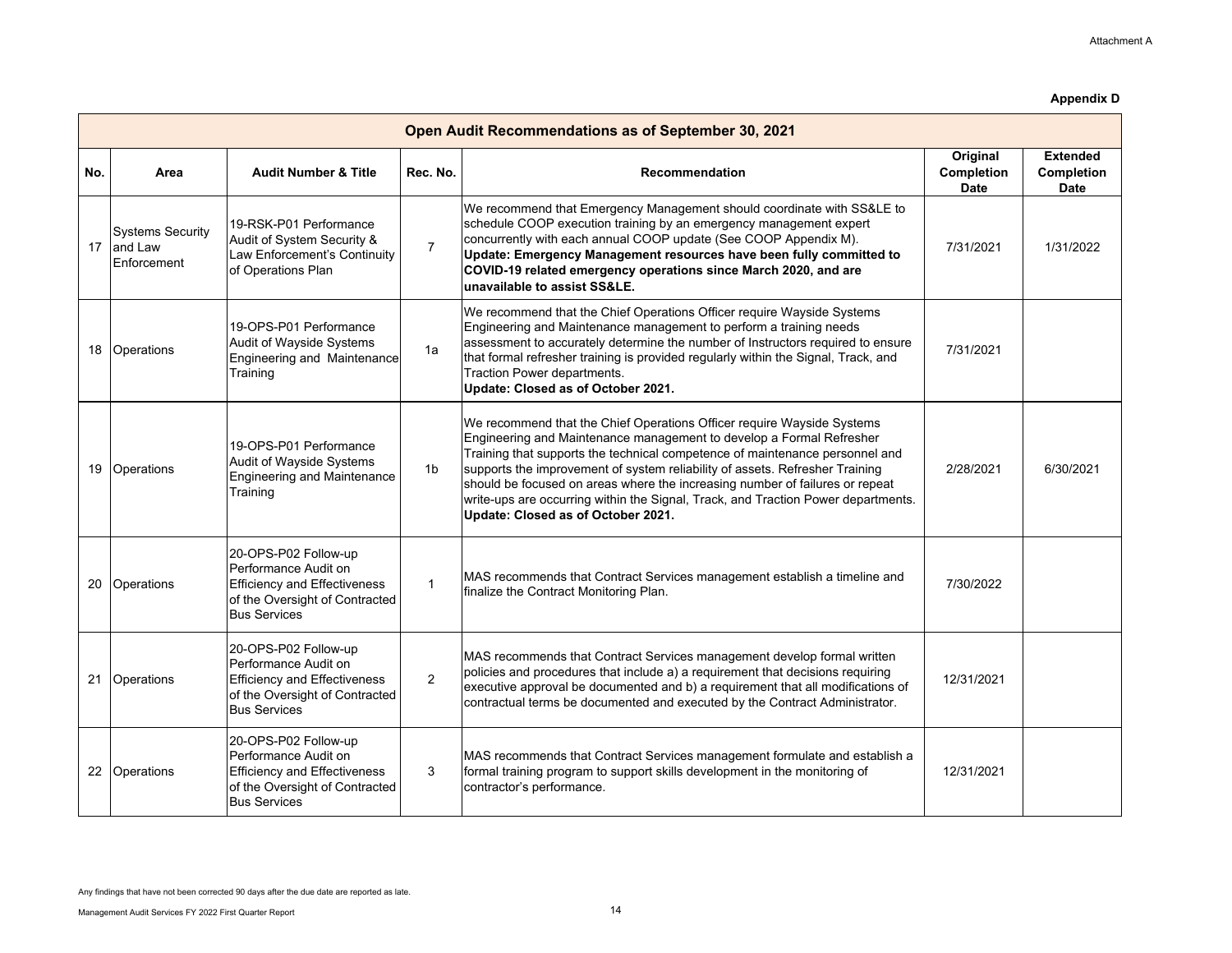|     | Open Audit Recommendations as of September 30, 2021 |                                                                                                                                              |                |                                                                                                                                                                                                                                                                                                                                                                                                                                                                                                                      |                                |                                       |  |  |  |
|-----|-----------------------------------------------------|----------------------------------------------------------------------------------------------------------------------------------------------|----------------|----------------------------------------------------------------------------------------------------------------------------------------------------------------------------------------------------------------------------------------------------------------------------------------------------------------------------------------------------------------------------------------------------------------------------------------------------------------------------------------------------------------------|--------------------------------|---------------------------------------|--|--|--|
| No. | Area                                                | <b>Audit Number &amp; Title</b>                                                                                                              | Rec. No.       | Recommendation                                                                                                                                                                                                                                                                                                                                                                                                                                                                                                       | Original<br>Completion<br>Date | <b>Extended</b><br>Completion<br>Date |  |  |  |
| 23  | <b>Operations</b>                                   | 20-OPS-P02 Follow-up<br>Performance Audit on<br><b>Efficiency and Effectiveness</b><br>of the Oversight of Contracted<br><b>Bus Services</b> | 4              | MAS recommends that Contract Services management continue to work with<br>$ $ appropriate stakeholders to resolve the fareboxes issue and establish a timeline by<br>when this will be completed. Once fareboxes are operational, the reconciliation<br>process should be fully restored to include the triggering of a revenue compliance<br>inspection for variances exceeding the threshold by above or below 2%.<br>Update: The Fareless System Initiative has delayed the resolution of the<br>fareboxes issue. | 4/30/2021                      | 3/31/2022                             |  |  |  |
| 24  | Human Capital &<br>Development                      | 21-RSK-P02 Performance<br>Audit of COVID-19 Regulatory<br>Compliance                                                                         |                | HC&D should ensure the following for all COVID safety-related mandatory training<br>recorded in Metro's Training Portal and any other systems: deadlines are specified<br>in the system for every mandatory training program.                                                                                                                                                                                                                                                                                        | 1/31/2022                      |                                       |  |  |  |
| 25  | Human Capital &<br>Development                      | 21-RSK-P02 Performance<br>Audit of COVID-19 Regulatory<br>Compliance                                                                         | $\mathfrak{p}$ | HC&D should ensure the following for all COVID safety-related mandatory training<br>recorded in Metro's Training Portal and any other systems: automated notifications<br>are enabled to remind employees to complete both upcoming and overdue<br>training.                                                                                                                                                                                                                                                         | 1/31/2022                      |                                       |  |  |  |
| 26  | Human Capital &<br>Development                      | 121-RSK-P02 Performance<br>Audit of COVID-19 Regulatory<br>Compliance                                                                        | 3              | HC&D should ensure the following for all COVID safety-related mandatory training<br>recorded in Metro's Training Portal and any other systems: completion status<br>relative to deadlines is being reported accurately for all mandatory training to<br>departments' management.                                                                                                                                                                                                                                     | 1/31/2022                      |                                       |  |  |  |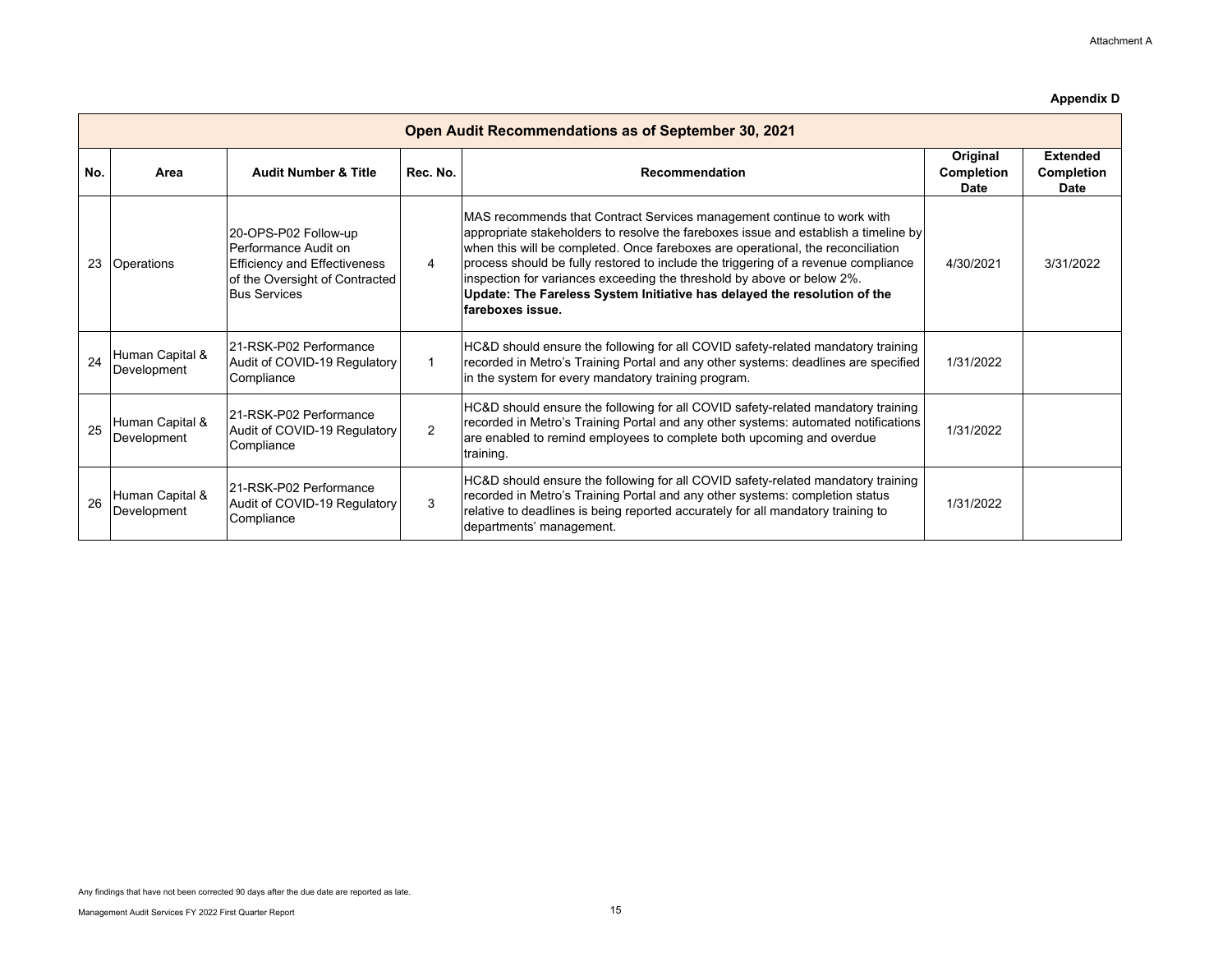|                | OIG Open Audit Recommendations as of September 30, 2021 |                                                                                   |                |                                                                                                                                                                                                                                                                                                                                                                                                                                                                                                             |                                       |                                              |  |  |  |
|----------------|---------------------------------------------------------|-----------------------------------------------------------------------------------|----------------|-------------------------------------------------------------------------------------------------------------------------------------------------------------------------------------------------------------------------------------------------------------------------------------------------------------------------------------------------------------------------------------------------------------------------------------------------------------------------------------------------------------|---------------------------------------|----------------------------------------------|--|--|--|
| No.            | Area                                                    | <b>Audit Number &amp; Title</b>                                                   | Rec. No.       | <b>Recommendation</b>                                                                                                                                                                                                                                                                                                                                                                                                                                                                                       | Original<br>Completion<br><b>Date</b> | <b>Extended</b><br>Completion<br><b>Date</b> |  |  |  |
| $\mathbf 1$    | <b>Operations</b>                                       | 17-AUD-04 Review of Metro<br>Safety Culture and Rail<br><b>Operational Safety</b> | 6 Total        | The 117 recommendations included in this report address findings in Safety<br>Culture, Red Signal Violations, Safety Assessment of Infrastructure Elements,<br>Technology, Operations and Maintenance, Human Resources, and etc.<br>Update: As of December 2020, 111 of 117 recommendations were closed.                                                                                                                                                                                                    | Pending                               |                                              |  |  |  |
| $\overline{2}$ | Congestion<br>Reduction                                 | 20-AUD-06 Review of LA<br>Metro's Freeway Service<br>Patrol Program               | $6\phantom{1}$ | LA Metro FSP should set a target for its Benefit-to-Cost ratio, either in comparison<br>to the statewide average or develop its own annual target. This is especially<br>important as costs are expected to rise over the next several years as insurance<br>and vehicle costs continue to escalate. If such the annual target is not met, it<br>would trigger LA Metro FSP to conduct a deeper evaluation of its program and<br>identify potential strategies to improve the following year's performance. | 10/1/2020                             | 7/1/2022                                     |  |  |  |
| 3              | Human Capital &<br>Development                          | 20-AUD-09 Personnel Hiring<br>Process Study                                       | $\mathbf{1}$   | Employ Oracle Talent Acquisition Cloud (OTAC), Metro's new Applicant Tracking<br>System, to obtain and utilize talent analytics                                                                                                                                                                                                                                                                                                                                                                             | 7/30/2021                             |                                              |  |  |  |
| 4              | Human Capital &<br>Development                          | 20-AUD-09 Personnel Hiring<br>Process Study                                       | $\overline{2}$ | Hold hiring process stakeholders accountable for faster decision making                                                                                                                                                                                                                                                                                                                                                                                                                                     | 7/30/2021                             |                                              |  |  |  |
| 5              | Human Capital &<br>Development                          | 20-AUD-09 Personnel Hiring<br>Process Study                                       | 3              | Decrease post-testing communication time for the candidates                                                                                                                                                                                                                                                                                                                                                                                                                                                 | 7/30/2021                             |                                              |  |  |  |
| 6              | Human Capital &<br>Development                          | 20-AUD-09 Personnel Hiring<br><b>Process Study</b>                                | 4              | Select interview dates and interviewers prior to the Hiring Plan Meeting                                                                                                                                                                                                                                                                                                                                                                                                                                    | 7/30/2021                             |                                              |  |  |  |
| $\overline{7}$ | Human Capital &<br>Development                          | 20-AUD-09 Personnel Hiring<br>Process Study                                       | 5              | Implement a digital workflow to autoroute forms and utilize electronic signatures<br>and assign a back-up signatory                                                                                                                                                                                                                                                                                                                                                                                         | 7/30/2021                             |                                              |  |  |  |
| 8              | Human Capital &<br>Development                          | 20-AUD-09 Personnel Hiring<br>Process Study                                       | 6              | Implement digital interview note-taking, scoring, and uploading of candidate results                                                                                                                                                                                                                                                                                                                                                                                                                        | 7/30/2021                             |                                              |  |  |  |
| 9              | Human Capital &<br>Development                          | 20-AUD-09 Personnel Hiring<br>Process Study                                       | $\overline{7}$ | Improve communication between Talent Acquisition (TA) and Hiring Managers<br>regarding changes in the hiring process                                                                                                                                                                                                                                                                                                                                                                                        | 7/30/2021                             |                                              |  |  |  |
| 10             | Human Capital &<br>Development                          | 20-AUD-09 Personnel Hiring<br>Process Study                                       | 8              | Encourage greater use of department interviews                                                                                                                                                                                                                                                                                                                                                                                                                                                              | 7/30/2021                             |                                              |  |  |  |
| 11             | Human Capital &<br>Development                          | 20-AUD-09 Personnel Hiring<br>Process Study                                       | 9              | Allow Qualified Candidate Pools (QCPs) with similar Minimum Qualifications<br>(MQs) to be shared                                                                                                                                                                                                                                                                                                                                                                                                            | 7/30/2021                             |                                              |  |  |  |
| 12             | Human Capital &<br>Development                          | 20-AUD-09 Personnel Hiring<br>Process Study                                       | 10             | Clarify decision-making roles and responsibilities throughout the entire hiring<br>process                                                                                                                                                                                                                                                                                                                                                                                                                  | 7/30/2021                             |                                              |  |  |  |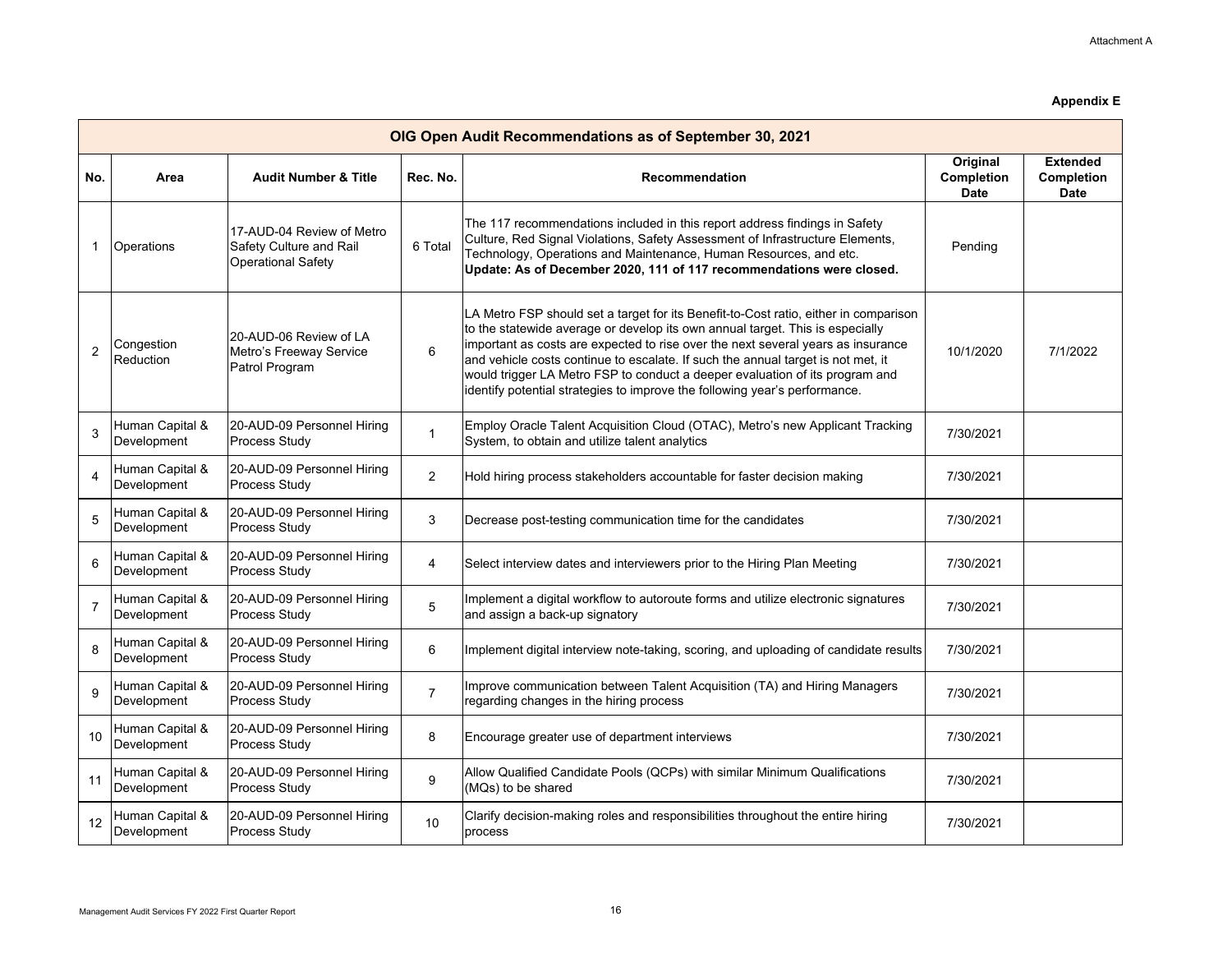|     | OIG Open Audit Recommendations as of September 30, 2021 |                                             |          |                                                                                                                                         |                                       |                                              |  |  |
|-----|---------------------------------------------------------|---------------------------------------------|----------|-----------------------------------------------------------------------------------------------------------------------------------------|---------------------------------------|----------------------------------------------|--|--|
| No. | Area                                                    | <b>Audit Number &amp; Title</b>             | Rec. No. | <b>Recommendation</b>                                                                                                                   | Original<br>Completion<br><b>Date</b> | <b>Extended</b><br>Completion<br><b>Date</b> |  |  |
| 13  | Human Capital &<br>Development                          | 20-AUD-09 Personnel Hiring<br>Process Study | 11       | Grant Hiring Managers greater decision-making authority in screening                                                                    | 7/30/2021                             |                                              |  |  |
| 14  | Human Capital &<br>Development                          | 20-AUD-09 Personnel Hiring<br>Process Study | 12       | Ensure full adoption of the OTAC system coupled with adoption of an effective<br>change management process                              | 7/30/2021                             |                                              |  |  |
| 15  | Human Capital &<br>Development                          | 20-AUD-09 Personnel Hiring<br>Process Study | 13       | Expand Hiring Managers' influence by allowing additional Minimum Qualifications<br>to a position                                        | 7/30/2021                             |                                              |  |  |
| 16  | Human Capital &<br>Development                          | 20-AUD-09 Personnel Hiring<br>Process Study | 14       | Reevaluate the use of blind screening in 12 months                                                                                      | 7/30/2021                             |                                              |  |  |
| 17  | Human Capital &<br>Development                          | 20-AUD-09 Personnel Hiring<br>Process Study | 15       | Transition Equal Employment Opportunity (EEO) role from active participant to<br>advisor, auditor, and trainer                          | 7/30/2021                             |                                              |  |  |
| 18  | Human Capital &<br>Development                          | 20-AUD-09 Personnel Hiring<br>Process Study | 16       | Utilize self-service portal for candidates to provide evidence of education and<br>references                                           | 7/30/2021                             |                                              |  |  |
| 19  | Human Capital &<br>Development                          | 20-AUD-09 Personnel Hiring<br>Process Study | 17       | Provide stakeholders with the ability to receive live application status updates                                                        | 7/30/2021                             |                                              |  |  |
| 20  | Human Capital &<br>Development                          | 20-AUD-09 Personnel Hiring<br>Process Study | 18       | Communicate to Metro employees why it lacks a promotion process                                                                         | 7/30/2021                             |                                              |  |  |
| 21  | Human Capital &<br>Development                          | 20-AUD-09 Personnel Hiring<br>Process Study | 19       | Ensure OTAC's application portal meets candidates' needs                                                                                | 7/30/2021                             |                                              |  |  |
| 22  | Human Capital &<br>Development                          | 20-AUD-09 Personnel Hiring<br>Process Study | 20       | Update auto-generated communications to applicants after application submission<br>to improve hiring process expectations               | 7/30/2021                             |                                              |  |  |
| 23  | Human Capital &<br>Development                          | 20-AUD-09 Personnel Hiring<br>Process Study | 21       | Institute a combination of standardized and non-standardized interview questions                                                        | 7/30/2021                             |                                              |  |  |
| 24  | Human Capital &<br>Development                          | 20-AUD-09 Personnel Hiring<br>Process Study | 22       | Update initial communication to candidates placed on QCP                                                                                | 7/30/2021                             |                                              |  |  |
| 25  | Human Capital &<br>Development                          | 20-AUD-09 Personnel Hiring<br>Process Study | 23       | Send periodic automated emails to candidates in QCP to keep them engaged and<br>aware of opportunities for which they may be considered | 7/30/2021                             |                                              |  |  |
| 26  | Human Capital &<br>Development                          | 20-AUD-09 Personnel Hiring<br>Process Study | 24       | Request complete employment history earlier in the process                                                                              | 7/30/2021                             |                                              |  |  |
| 27  | Human Capital &<br>Development                          | 20-AUD-09 Personnel Hiring<br>Process Study | 25       | Consider characteristics other than years of direct work experience when<br>determining salary offers and when screening applications   | 7/30/2021                             |                                              |  |  |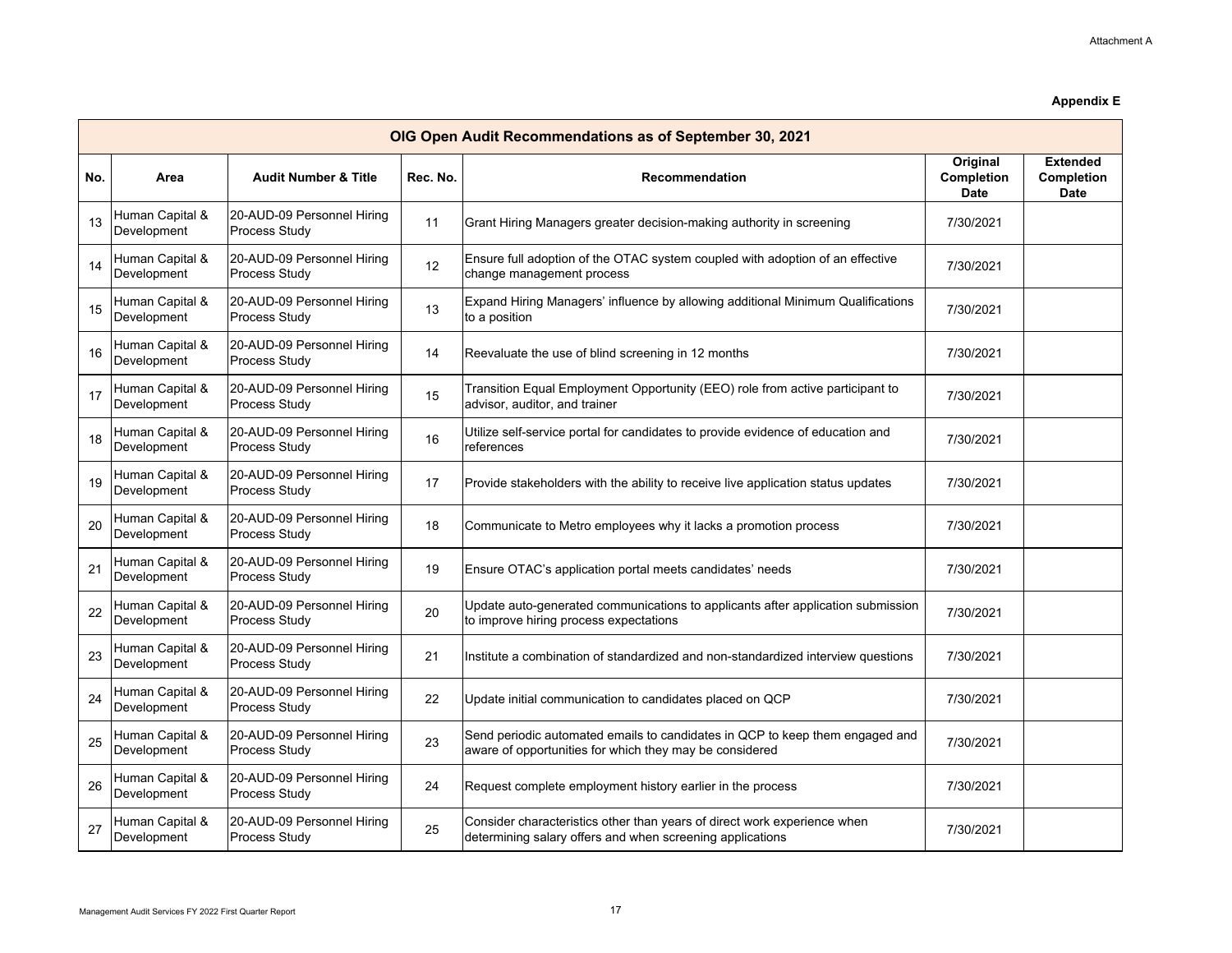|     | OIG Open Audit Recommendations as of September 30, 2021 |                                                                                                                        |                |                                                                                                                                                                                                                                                                                                                                                                    |                                              |                                              |  |  |  |
|-----|---------------------------------------------------------|------------------------------------------------------------------------------------------------------------------------|----------------|--------------------------------------------------------------------------------------------------------------------------------------------------------------------------------------------------------------------------------------------------------------------------------------------------------------------------------------------------------------------|----------------------------------------------|----------------------------------------------|--|--|--|
| No. | Area                                                    | <b>Audit Number &amp; Title</b>                                                                                        | Rec. No.       | <b>Recommendation</b>                                                                                                                                                                                                                                                                                                                                              | Original<br><b>Completion</b><br><b>Date</b> | <b>Extended</b><br><b>Completion</b><br>Date |  |  |  |
| 28  | Human Capital &<br>Development                          | 20-AUD-09 Personnel Hiring<br>Process Study                                                                            | 26             | Reduce required memos and forms and expedite their completion                                                                                                                                                                                                                                                                                                      | 7/30/2021                                    |                                              |  |  |  |
| 29  | Human Capital &<br>Development                          | 20-AUD-09 Personnel Hiring<br>Process Study                                                                            | 27             | Consider increasing the 15% cap on raises for internal candidates                                                                                                                                                                                                                                                                                                  | 7/30/2021                                    |                                              |  |  |  |
| 30  | Human Capital &<br>Development                          | 20-AUD-09 Personnel Hiring<br>Process Study                                                                            | 28             | Decrease the job posting salary ranges                                                                                                                                                                                                                                                                                                                             | 7/30/2021                                    |                                              |  |  |  |
| 31  | <b>Systems Security</b><br>and Law<br>Enforcement       | 22-AUD-02 Audit of Metro<br><b>Transit Security Services</b><br>Performance For the Fiscal<br>Year Ended June 30, 2020 | $\overline{2}$ | SSLE should ensure that future contracts include a contract budget that specifies<br>the amount of funds budgeted for each contract year and develop procedures to<br>help ensure that the annual budgets are adhered to.                                                                                                                                          | 12/31/2021                                   |                                              |  |  |  |
| 32  | <b>Systems Security</b><br>and Law<br>Enforcement       | 22-AUD-02 Audit of Metro<br><b>Transit Security Services</b><br>Performance For the Fiscal<br>Year Ended June 30, 2020 | 3              | SSLE should in future contracts, to more effectively control and track the use of<br>contract funds, allocate within the budget a separate reserve amount to be used<br>for special events and enhanced deployments.                                                                                                                                               | 12/31/2021                                   |                                              |  |  |  |
| 33  | <b>Systems Security</b><br>and Law<br>Enforcement       | 22-AUD-02 Audit of Metro<br><b>Transit Security Services</b><br>Performance For the Fiscal<br>Year Ended June 30, 2020 | 4              | SSLE should for future contracts, consider the impact that the use of full-time<br>contracted personnel will have on the use of funds over the life of the contract. In<br>addition, specify within the contract the job classifications, and number of positions<br>within each classification that can be charged to the Metro contract on a full-time<br>basis. | 12/31/2021                                   |                                              |  |  |  |
| 34  | <b>Systems Security</b><br>and Law<br>Enforcement       | 22-AUD-02 Audit of Metro<br><b>Transit Security Services</b><br>Performance For the Fiscal<br>Year Ended June 30, 2020 | 5              | SSLE should execute a contract modification if it is determined that LBPD sworn<br>personnel will be assigned to the contract on a full-time basis.                                                                                                                                                                                                                | 12/31/2021                                   |                                              |  |  |  |
| 35  | <b>Systems Security</b><br>and Law<br>Enforcement       | 22-AUD-02 Audit of Metro<br><b>Transit Security Services</b><br>Performance For the Fiscal<br>Year Ended June 30, 2020 | 8              | SSLE should review all LAPD invoices for FY20 to determine if there are other<br>incidents where the personnel hourly billing rate exceeds the approved maximum<br>fully burdened hourly rate for the job classification.                                                                                                                                          | 12/31/2021                                   |                                              |  |  |  |
| 36  | <b>Systems Security</b><br>and Law<br>Enforcement       | 22-AUD-02 Audit of Metro<br><b>Transit Security Services</b><br>Performance For the Fiscal<br>Year Ended June 30, 2020 | 9              | SSLE should request a refund of \$3,170.52 and any additional overbillings<br>identified from LAPD.                                                                                                                                                                                                                                                                | 12/31/2021                                   |                                              |  |  |  |
| 37  | <b>Systems Security</b><br>and Law<br>Enforcement       | 22-AUD-02 Audit of Metro<br><b>Transit Security Services</b><br>Performance For the Fiscal<br>Year Ended June 30, 2020 | 10             | SSLE should for future contracts, work with each contractor to include language in<br>their respective contracts that more thoroughly and clearly define how services will<br>be billed and what costs will be allowed and/or disallowed.                                                                                                                          | 12/31/2021                                   |                                              |  |  |  |
| 38  | <b>Systems Security</b><br>and Law<br>Enforcement       | 22-AUD-02 Audit of Metro<br><b>Transit Security Services</b><br>Performance For the Fiscal<br>Year Ended June 30, 2020 | 11             | SSLE should continue to work on strengthening controls in the area of monitoring<br>and oversight by addressing the deficiencies cited in areas such as Community<br>Policing and Key Performance Indicators.                                                                                                                                                      | 10/31/2021                                   | 12/31/2021                                   |  |  |  |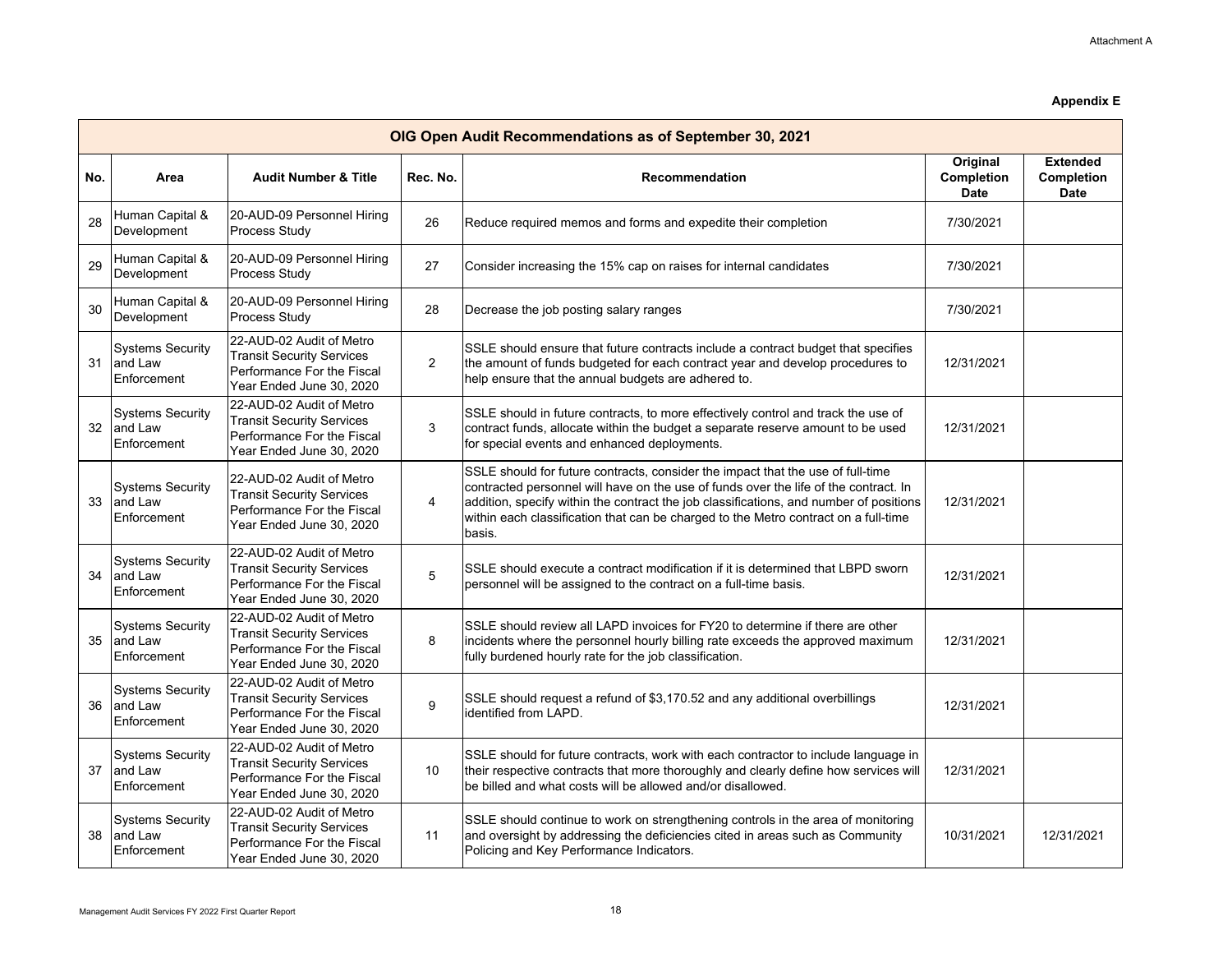|     | OIG Open Audit Recommendations as of September 30, 2021 |                                                                                                                        |          |                                                                                                                                                                                                                                                                                           |                                       |                                                     |  |  |  |
|-----|---------------------------------------------------------|------------------------------------------------------------------------------------------------------------------------|----------|-------------------------------------------------------------------------------------------------------------------------------------------------------------------------------------------------------------------------------------------------------------------------------------------|---------------------------------------|-----------------------------------------------------|--|--|--|
| No. | Area                                                    | <b>Audit Number &amp; Title</b>                                                                                        | Rec. No. | <b>Recommendation</b>                                                                                                                                                                                                                                                                     | Original<br><b>Completion</b><br>Date | <b>Extended</b><br><b>Completion</b><br><b>Date</b> |  |  |  |
| 39  | <b>Systems Security</b><br>and Law<br>Enforcement       | 22-AUD-02 Audit of Metro<br><b>Transit Security Services</b><br>Performance For the Fiscal<br>Year Ended June 30, 2020 | 12       | SSLE should complete and finalize the Compliance Audit Procedures Manual.                                                                                                                                                                                                                 | 12/31/2021                            |                                                     |  |  |  |
| 40  | <b>Systems Security</b><br>and Law<br>Enforcement       | 22-AUD-02 Audit of Metro<br><b>Transit Security Services</b><br>Performance For the Fiscal<br>Year Ended June 30, 2020 | 13       | SSLE should review on a periodic basis the qualifications of a sample of officers<br>from each of the law enforcement agencies to determine that contract<br>requirements are being adhered to.                                                                                           | 10/31/2021                            | 12/31/2021                                          |  |  |  |
| 41  | <b>Systems Security</b><br>and Law<br>Enforcement       | 22-AUD-02 Audit of Metro<br><b>Transit Security Services</b><br>Performance For the Fiscal<br>Year Ended June 30, 2020 | 14       | SSLE should for required training, consider developing and requiring officers to<br>take refresher courses after working on the contract for two or more years.                                                                                                                           | 12/31/2021                            |                                                     |  |  |  |
| 42  | <b>Systems Security</b><br>and Law<br>Enforcement       | 22-AUD-02 Audit of Metro<br><b>Transit Security Services</b><br>Performance For the Fiscal<br>Year Ended June 30, 2020 | 15       | SSLE should for required reporting, review with input from the law enforcement<br>agencies, the reports and information currently required to determine if changes<br>are necessary. As part of this review determine if different or additional information<br>would be more beneficial. | 9/30/2021                             | 12/31/2021                                          |  |  |  |
| 43  | <b>Systems Security</b><br>and Law<br>Enforcement       | 22-AUD-02 Audit of Metro<br><b>Transit Security Services</b><br>Performance For the Fiscal<br>Year Ended June 30, 2020 | 16       | SSLE should with input from the three law enforcement agencies, develop<br>baseline performance levels (targets and goals) for key performance indicators.                                                                                                                                | 10/31/2021                            | 12/31/2021                                          |  |  |  |
| 44  | <b>Systems Security</b><br>and Law<br>Enforcement       | 22-AUD-02 Audit of Metro<br><b>Transit Security Services</b><br>Performance For the Fiscal<br>Year Ended June 30, 2020 | 17       | SSLE should develop and update annually a written agency-wide Community<br>Policing Plan.                                                                                                                                                                                                 | 10/31/2021                            | 12/31/2021                                          |  |  |  |
| 45  | <b>Systems Security</b><br>and Law<br>Enforcement       | 22-AUD-02 Audit of Metro<br><b>Transit Security Services</b><br>Performance For the Fiscal<br>Year Ended June 30, 2020 | 20       | SSLE should include in future contracts the requirement of wearing body cameras<br>by all contracted law enforcement personnel when policing the Metro System.                                                                                                                            | 12/31/2021                            |                                                     |  |  |  |
| 46  | <b>Systems Security</b><br>and Law<br>Enforcement       | 22-AUD-02 Audit of Metro<br><b>Transit Security Services</b><br>Performance For the Fiscal<br>Year Ended June 30, 2020 | 21       | SSLE should establish with the three contracted law enforcement agencies<br>procedures for accessing video footage from body cameras when necessary,<br>including for compliance, auditing, and investigative reasons.                                                                    | 10/31/2021                            | 12/31/2021                                          |  |  |  |
| 47  | <b>Systems Security</b><br>and Law<br>Enforcement       | 22-AUD-02 Audit of Metro<br><b>Transit Security Services</b><br>Performance For the Fiscal<br>Year Ended June 30, 2020 | 22       | LAPD should ensure that each personnel's hourly billing rate does not exceed the<br>approved maximum fully burdened hourly rate for that job classification.                                                                                                                              | 10/31/2021                            | 12/31/2021                                          |  |  |  |
| 48  | <b>Systems Security</b><br>and Law<br>Enforcement       | 22-AUD-02 Audit of Metro<br><b>Transit Security Services</b><br>Performance For the Fiscal<br>Year Ended June 30, 2020 | 23       | LAPD should develop procedures to help ensure that even during departmental<br>wide mobilizations and/or special deployments that only those officers who meet<br>contract requirements are placed on the Metro contract.                                                                 | 10/31/2021                            | 12/31/2021                                          |  |  |  |